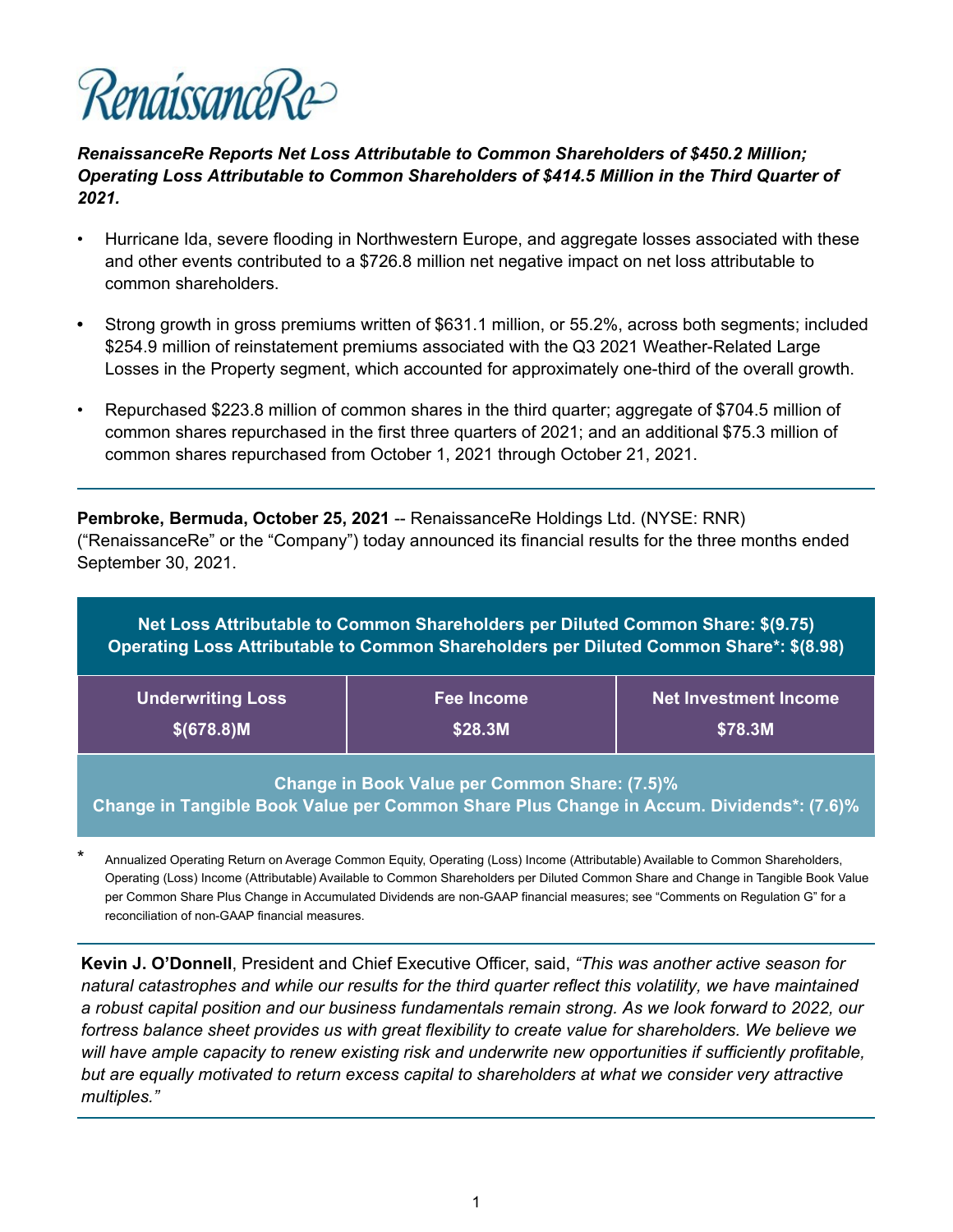## **Consolidated Highlights**

|                                                                                         | Three months ended<br>September 30, |             |              |                           |
|-----------------------------------------------------------------------------------------|-------------------------------------|-------------|--------------|---------------------------|
| (in thousands, except per share amounts and percentages)                                |                                     | 2021        |              | 2020                      |
| Gross premiums written                                                                  |                                     |             |              | $$1,774,180$ $$1,143,058$ |
| Underwriting loss                                                                       |                                     | (678, 825)  |              | (206, 072)                |
| <b>Combined ratio</b>                                                                   |                                     | 145.1 %     |              | 120.6 %                   |
|                                                                                         |                                     |             |              |                           |
| <b>Net (Loss) income</b>                                                                |                                     |             |              |                           |
| (Attributable) available to common shareholders                                         |                                     | (450, 222)  |              | 47,799                    |
| (Attributable) available to common shareholders per diluted common                      |                                     |             |              |                           |
| share                                                                                   | $\mathbb{S}$                        | (9.75)      | \$           | 0.94                      |
| Operating (Loss) <sup>(1)</sup>                                                         |                                     |             |              |                           |
| (Attributable) to common shareholders                                                   |                                     | (414, 538)  |              | (131, 724)                |
| (Attributable) to common shareholders per diluted common share                          | \$                                  | (8.98)      | \$           | (2.64)                    |
| Book value per common share                                                             | $\mathfrak{L}$                      | 128.91      | $\mathbb{S}$ | 135.13                    |
| Change in book value per share                                                          |                                     | $(7.5)\%$   |              | $0.6 \%$                  |
| Tangible book value per common share plus accumulated dividends (1)                     | $\mathfrak{S}$                      | $146.40$ \$ |              | 151.33                    |
| Change in tangible book value per common share plus change in accumulated dividends (1) |                                     | (7.6)%      |              | 1.0%                      |
|                                                                                         |                                     |             |              |                           |
| Return on average common equity - annualized                                            |                                     | $(28.4)\%$  |              | 2.8%                      |
| Operating return on average common equity - annualized (1)                              |                                     | $(26.1)\%$  |              | (7.7)%                    |

(1) See "Comments on Regulation G" for a reconciliation of non-GAAP financial measures.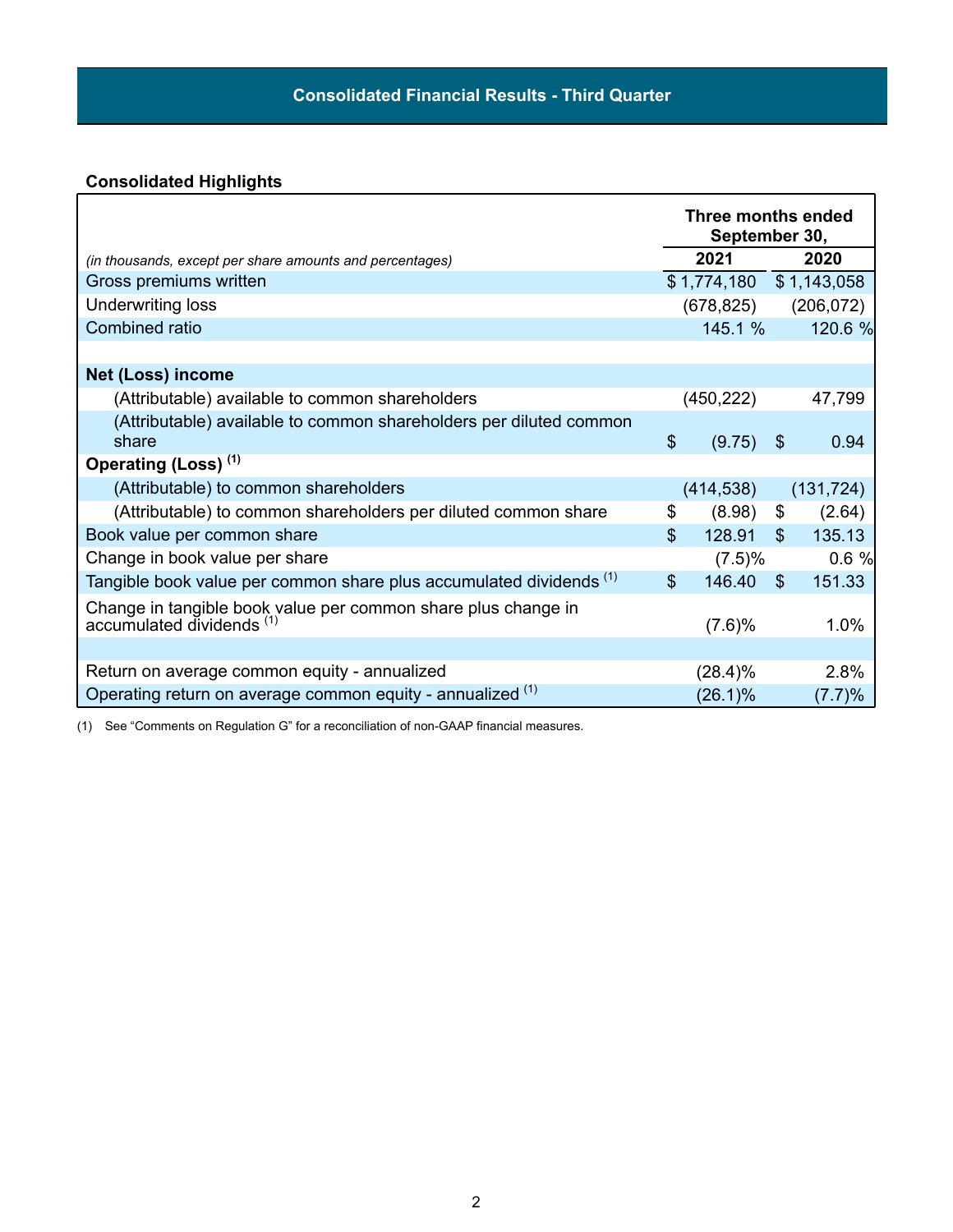## **Net Negative Impact of the Q3 2021 Weather-Related Large Losses**

Net negative impact on underwriting result includes the sum of (1) net claims and claim expenses incurred, (2) assumed and ceded reinstatement premiums earned and (3) earned and lost profit commissions. Net negative impact on net income (loss) available (attributable) to RenaissanceRe common shareholders is the sum of (1) net negative impact on underwriting result and (2) redeemable noncontrolling interest.

|  |  | Net negative impact on the consolidated financial statements |  |
|--|--|--------------------------------------------------------------|--|
|  |  |                                                              |  |

| Three months ended September 30, 2021                                                | <b>Hurricane</b><br>Ida |              | <b>European</b><br><b>Floods</b> |              | <b>Other 2021</b><br><b>Catastrophe</b><br>Events <sup><math>(1)</math></sup> |               | Aggregate<br>Losses $(2)$ |          | Total Q3 2021<br><b>Weather-</b><br><b>Related Large</b><br>Losses $^{(3)}$ |
|--------------------------------------------------------------------------------------|-------------------------|--------------|----------------------------------|--------------|-------------------------------------------------------------------------------|---------------|---------------------------|----------|-----------------------------------------------------------------------------|
| (in thousands)                                                                       |                         |              |                                  |              |                                                                               |               |                           |          |                                                                             |
| Net claims and claims expenses incurred                                              | \$                      | (784,016) \$ |                                  | (388,771) \$ |                                                                               | $(33,951)$ \$ |                           | (65,008) | (1, 271, 746)                                                               |
| Assumed reinstatement premiums earned                                                |                         | 157.671      |                                  | 93.914       |                                                                               | 3.269         |                           |          | 254.854                                                                     |
| Ceded reinstatement premiums earned                                                  |                         | (23, 318)    |                                  | (16, 690)    |                                                                               |               |                           |          | (40,008)                                                                    |
| Earned profit commissions                                                            |                         |              |                                  | 8.075        |                                                                               |               |                           |          | 8,075                                                                       |
| Net negative impact on underwriting result                                           |                         | (649, 663)   |                                  | (303, 472)   |                                                                               | (30, 682)     |                           | (65,008) | (1,048,825)                                                                 |
| Redeemable noncontrolling interest                                                   |                         | 211.217      |                                  | 95.078       |                                                                               | 3,371         |                           | 12.371   | 322,037                                                                     |
| Net negative impact on net loss attributable<br>to RenaissanceRe common shareholders |                         | (438,446)    |                                  | (208, 394)   |                                                                               | (27,311)      | \$                        | (52,637  | (726,788)                                                                   |

#### **Net negative impact on the segment underwriting results and consolidated combined ratio**

| Three months ended September 30, 2021                                        | <b>Hurricane</b><br>Ida |                 | <b>European</b><br><b>Floods</b> |              | <b>Other 2021</b><br><b>Catastrophe</b><br>Events $(1)$ |               | Aggregate<br>Losses $^{(2)}$ |          | Total Q3 2021<br><b>Weather-</b><br><b>Related Large</b><br>Losses $(3)$ |             |
|------------------------------------------------------------------------------|-------------------------|-----------------|----------------------------------|--------------|---------------------------------------------------------|---------------|------------------------------|----------|--------------------------------------------------------------------------|-------------|
| (in thousands, except percentages)                                           |                         |                 |                                  |              |                                                         |               |                              |          |                                                                          |             |
| Net negative impact on Property segment<br>underwriting result               | \$                      | $(630, 868)$ \$ |                                  | (298,156) \$ |                                                         | $(30,682)$ \$ |                              | (65,008) |                                                                          | (1,024,714) |
| Net negative impact on Casualty and<br>Specialty segment underwriting result |                         | (18,795)        |                                  | (5,316)      |                                                         |               |                              |          |                                                                          | (24,111)    |
| Net negative impact on underwriting result                                   |                         | (649, 663)      |                                  | (303,472)    |                                                         | (30,682)      | \$                           | (65,008) | \$.                                                                      | (1,048,825) |
| Percentage point impact on consolidated<br>combined ratio                    |                         | 43.0            |                                  | 18.8         |                                                         | 2.0           |                              | 4.3      |                                                                          | 73.8        |

(1) "Other 2021 Catastrophe Events" includes the hailstorm in Europe in late June 2021 and the wildfires in California during the third quarter of 2021.

(2) "Aggregate Losses" includes loss estimates associated with certain aggregate loss contracts triggered during 2021 as a result of weatherrelated catastrophe events.

(3) "Q3 2021 Weather-Related Large Losses" includes Hurricane Ida, the European Floods, Other 2021 Catastrophe Events and the Aggregate Losses described above.

Estimates of net negative impact are based on a review of potential exposures, preliminary discussions with certain counterparties and actuarial modeling techniques. Actual net negative impact, both individually and in the aggregate, may vary from these estimates, perhaps materially. Changes in these estimates will be recorded in the period in which they occur.

Meaningful uncertainty remains regarding the estimates and the nature and extent of losses from catastrophe events, driven by the magnitude and recent nature of each event, the geographic areas impacted by the events, relatively limited claims data received to date, the contingent nature of business interruption and other exposures, potential uncertainties relating to reinsurance recoveries, and other factors inherent in loss estimation, among other things.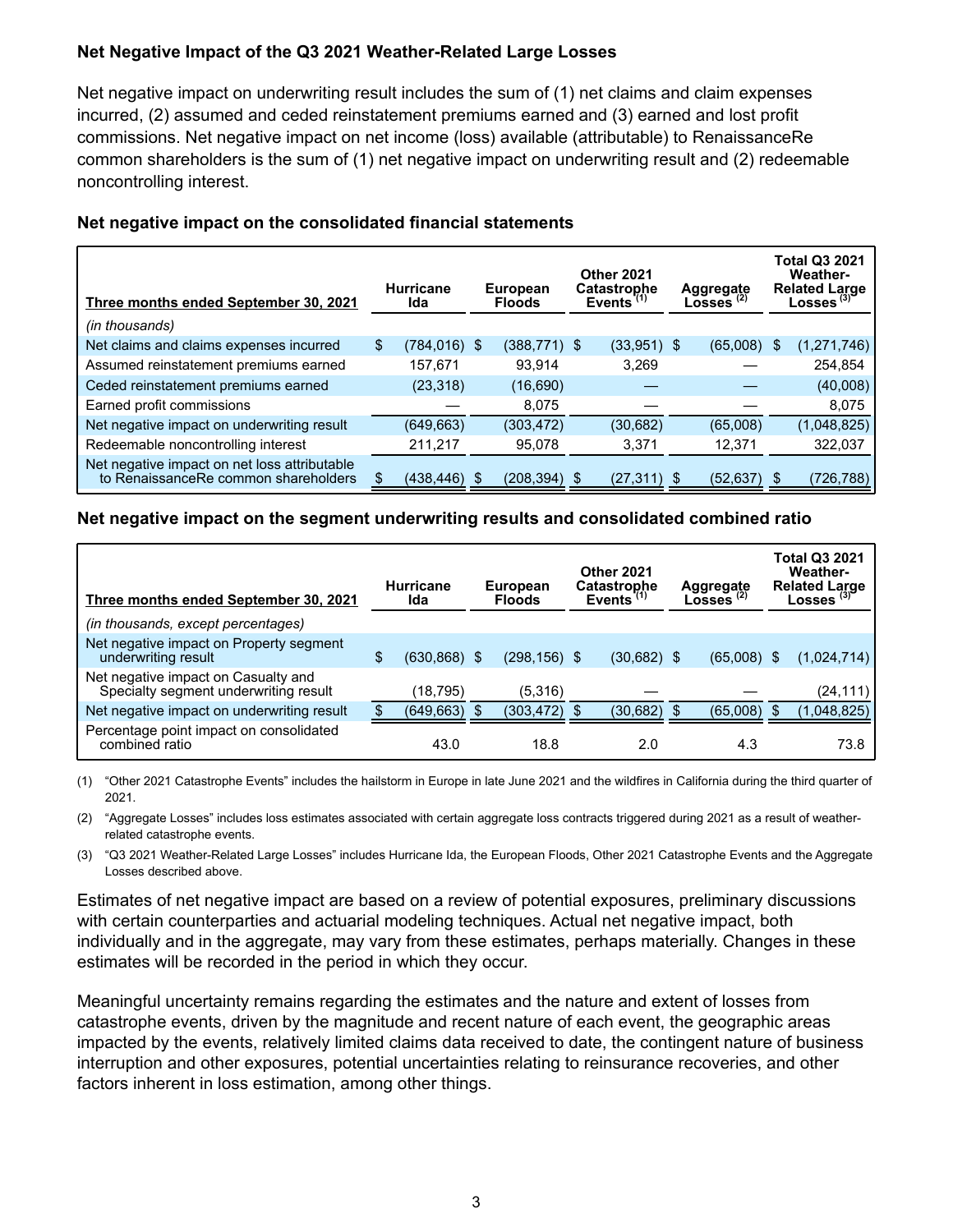**Underwriting Results - Property Segment: Q3 2021 Weather-Related Large Losses contributed 140.5 percentage points to the combined ratio**

#### **Property Segment**

|                                                            | Three months ended<br>September 30, | Q/Q<br>Change |              |
|------------------------------------------------------------|-------------------------------------|---------------|--------------|
| (in thousands, except percentages)                         | 2021                                | 2020          |              |
| Gross premiums written                                     | 773,692<br>\$.                      | \$<br>427,765 | 80.9%        |
| Underwriting loss                                          | (681, 929)                          | (206,625)     |              |
|                                                            |                                     |               |              |
| <b>Underwriting Ratios</b>                                 |                                     |               |              |
| Net claims and claim expense ratio - current accident year | 180.0 %                             | 121.9 %       | 58.1 pts     |
| Net claims and claim expense ratio - prior accident years  | (17.9)%                             | (7.5)%        | $(10.4)$ pts |
| Net claims and claim expense ratio - calendar year         | 162.1 %                             | 114.4 %       | 47.7 pts     |
| Underwriting expense ratio                                 | 21.4 %                              | 25.6 %        | $(4.2)$ pts  |
| Combined ratio                                             | 183.5 %                             | 140.0 %       | 43.5 pts     |

#### **Gross premiums written** increased 80.9%, driven by:

- \$254.9 million (property catastrophe \$246.6 million, other property \$8.3 million) of reinstatement premiums associated with the Q3 2021 Weather-Related Large Losses, compared to \$52.9 million (all within property catastrophe) of reinstatement premiums in the third quarter of 2020.
- Growth in the other property class of business of \$190.1 million, or 76.6%, principally as a result of rate improvements driving growth in new and existing business, notably within catastrophe exposed U.S. property excess and surplus lines.
- Property catastrophe class of business gross premiums written increased by \$155.8 million, or 86.7%, primarily due to the reinstatement premiums discussed above associated with the Q3 2021 Weather-Related Large Losses. Excluding the impact of the reinstatement premiums in each of the respective periods, gross premiums written in the property catastrophe class of business declined. The decline was largely driven by the non-recurrence of certain bespoke deals written in the third quarter of 2020, and movement in other reinstatement premiums, primarily related to favorable development on prior year losses in the third quarter of 2021.
- **Ceded premiums written** were \$92.6 million, an increase of \$43.5 million, or 88.8%. This increase was primarily driven by ceded reinstatement premiums earned of \$40.0 million from the Q3 2021 Weather-Related Large Losses.
- **• The net claims and claim expense ratio for prior accident years** reflected net favorable development of 28.3% for property catastrophe and 5.3% for other property in the quarter, primarily related to the 2017 to 2019 accident years.
- **Underwriting expense ratio** decreased 4.2 percentage points, driven by an improvement of 2.7 percentage points in the acquisition expense ratio primarily from reinstatement premiums associated with the Q3 2021 Weather-Related Large Losses.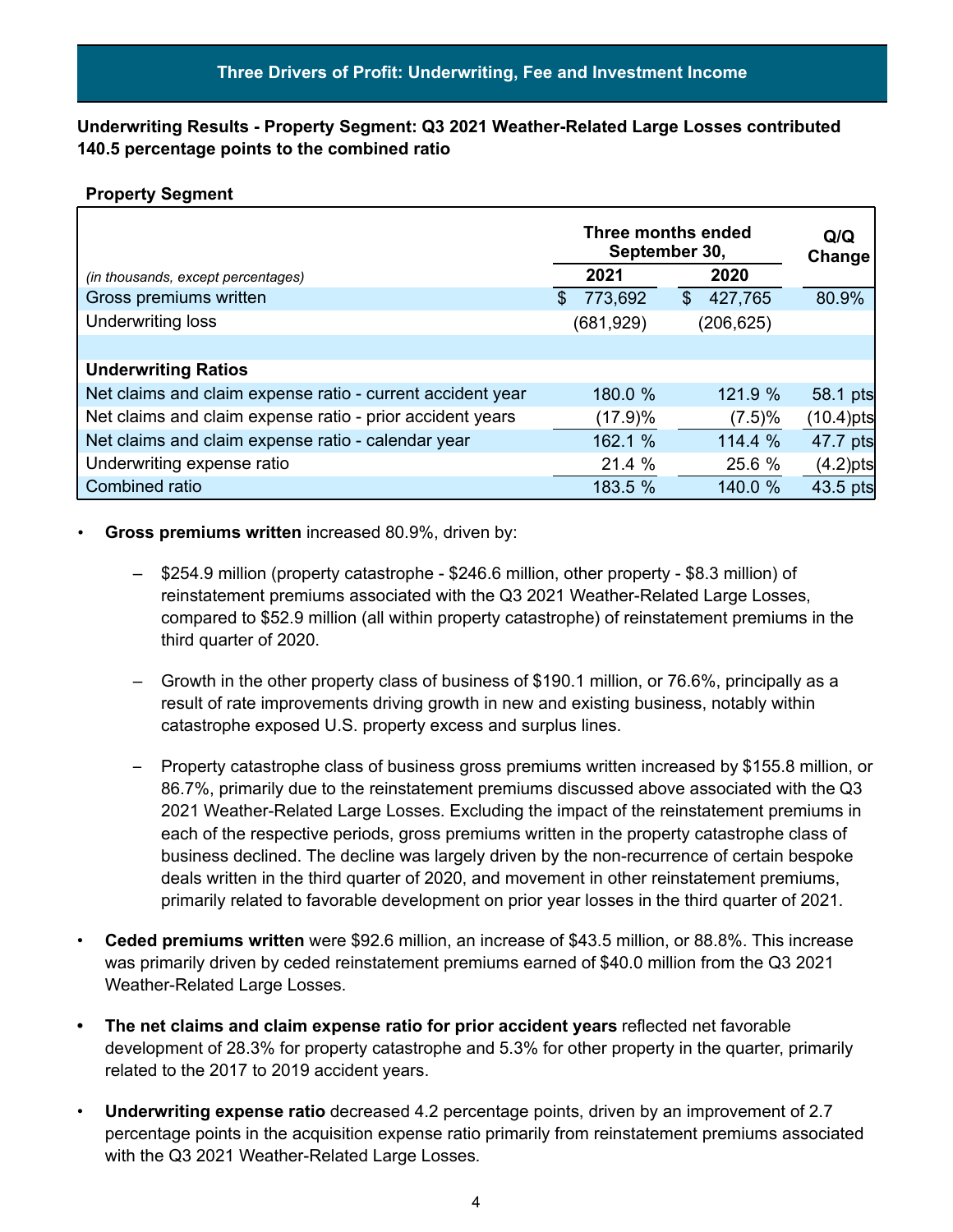**• Underwriting loss** of \$681.9 million and a combined ratio of 183.5%, primarily driven by the Q3 2021 Weather-Related Large Losses which had a \$1.0 billion net negative impact on the Property segment underwriting result and added 140.5 percentage points to the combined ratio.

## **Underwriting Results - Casualty and Specialty Segment: Grew gross premiums written by 39.9% and reported a combined ratio of 99.6%**

### **Casualty and Specialty Segment**

|                                                            | Three months ended<br>September 30, |           | Q/Q<br>Change |
|------------------------------------------------------------|-------------------------------------|-----------|---------------|
| (in thousands, except percentages)                         | 2021                                | 2020      |               |
| Gross premiums written                                     | \$1,000,488                         | \$715,293 | 39.9%         |
| Underwriting income                                        | 3,104                               | 553       |               |
|                                                            |                                     |           |               |
| <b>Underwriting Ratios</b>                                 |                                     |           |               |
| Net claims and claim expense ratio - current accident year | 69.0 %                              | 75.7 %    | $(6.7)$ pts   |
| Net claims and claim expense ratio - prior accident years  | (0.2)%                              | $(3.1)\%$ | $2.9$ pts     |
| Net claims and claim expense ratio - calendar year         | 68.8 %                              | 72.6 %    | $(3.8)$ pts   |
| Underwriting expense ratio                                 | 30.8 %                              | 27.3 %    | $3.5$ pts     |
| Combined ratio                                             | 99.6 %                              | 99.9 %    | $(0.3)$ pts   |

- **Gross premiums written** increased 39.9%, primarily driven by growth in the professional liability, general casualty and other specialty lines of business. This growth was principally driven by increases in new and existing business written in the current and prior periods, combined with rate improvements.
- **Net claims and claim expense ratio** decreased 3.8 percentage points principally as a result of lower current accident year losses in the third quarter of 2021 as compared to the third quarter of 2020.
	- Included in the current accident year net claims and claim expense ratio is 3.5 percentage points related to the Q3 2021 Weather-Related Large Losses.
- **The underwriting expense ratio** increased 3.5 percentage points driven by an increase in the net acquisition expense ratio, partially offset by a decrease in the operating expense ratio driven by improved operating leverage.
	- Increase of 4.0 percentage points in the net acquisition expense ratio principally due to reduced profit commissions in the Company's mortgage guaranty book in the third quarter of 2020.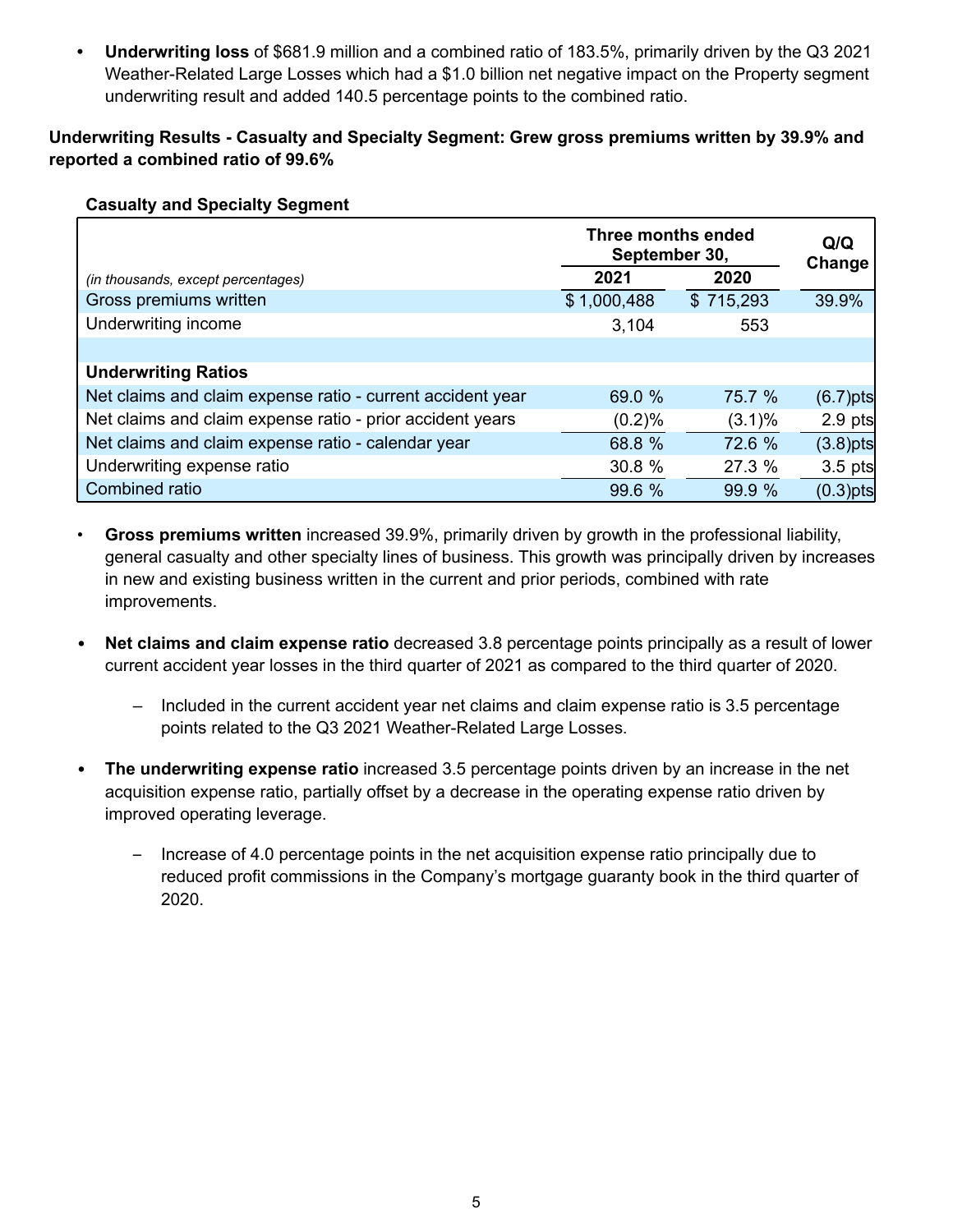#### **Fee Income: \$28.3 million of fee income; impacted by weather-related large losses in 2021 and favorable development on prior year events**

**Fee Income**

|                                                    | Three months ended<br>September 30, |        |  |          | Q/Q<br>Change |            |
|----------------------------------------------------|-------------------------------------|--------|--|----------|---------------|------------|
| (in thousands, except percentages)                 |                                     | 2021   |  | 2020     |               |            |
| Total management fee income                        |                                     | 23,854 |  | 30,465   |               | \$ (6,611) |
| Total performance fee income (loss) <sup>(1)</sup> |                                     | 4,481  |  | (12,081) |               | 16,562     |
| Total fee income                                   |                                     | 28,335 |  | 18,384   |               | 9,951      |

(1) Performance fees are based on the performance of the individual vehicles or products, and may be negative in a particular period if, for example, large losses occur, which can potentially result in no performance fees or the reversal of previously accrued performance fees.

- **Total fee income** increased \$10.0 million due to higher performance fee income in the third quarter of 2021, partially offset by lower management fee income.
	- Lower management fee income in the third quarter of 2021 was primarily due to a deferral of management fees related to DaVinciRe Holdings Ltd. as a result of the Q3 2021 Weather-Related Large Losses.
	- Higher performance fee income in the third quarter of 2021 resulted from favorable development on prior year events and a lower amount of performance fees available to be reversed in the third quarter of 2021 as compared to the third quarter of 2020.

### **Investment Results: Performance primarily driven by net realized and unrealized losses in fixed maturity and equity trading portfolios**

#### **Investment Results**

|                                                           | Three months ended<br>September 30, | Q/Q<br>Change |             |
|-----------------------------------------------------------|-------------------------------------|---------------|-------------|
| (in thousands, except percentages)                        | 2021                                | 2020          |             |
| Net investment income                                     | 78.267                              | 83,543        | \$ (5,276)  |
| Net realized and unrealized (losses) gains on investments | (42,071)                            | 224,208       | (266, 279)  |
| Total investment result                                   | 36,196                              | 307,751       | (271, 555)  |
| Total investment return - annualized                      | $0.7 \%$                            | 6.2%          | $(5.5)$ pts |

- *•* **Total investment result** decreased \$271.6 million, when compared to the third quarter of 2020, due to the difference in net realized and unrealized (losses) gains on investments, principally within the fixed maturity and equity investments portfolios.
	- Net realized and unrealized losses in the third quarter of 2021 were driven by increasing yields on medium to longer duration U.S. treasuries, an increase in credit spreads in certain fixed maturity investments, and net realized and unrealized losses in equity investments principally in the Company's strategic investment portfolio.
	- *–* Net realized and unrealized gains in the third quarter of 2020 were favorably impacted by the recovery in the financial markets following the disruption associated with the COVID-19 pandemic.
- **Managed fixed maturity and short-term investment** weighted average yield to maturity was 1.1% and average duration was 3.0 years on total consolidated fixed maturity and short-term investments at fair value of \$18.5 billion at September 30, 2021.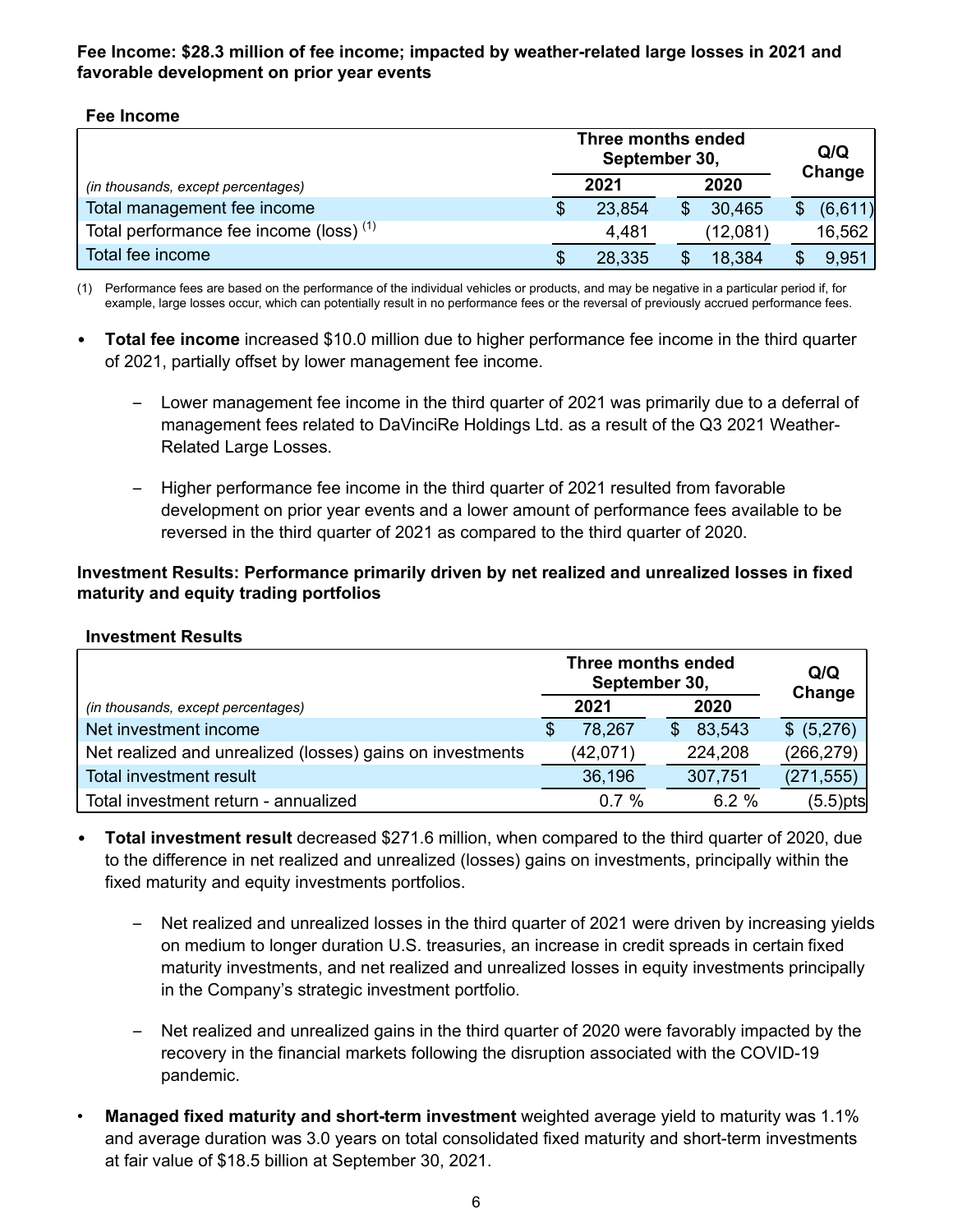#### **Other Items of Note**

- **Net loss attributable to redeemable noncontrolling interests** was \$198.5 million compared to net income attributable to redeemable noncontrolling interests of \$19.3 million in the third quarter of 2020, reflecting the impact of the Q3 2021 Weather-Related Large Losses across the Company's consolidated joint ventures and managed funds in the third quarter of 2021.
- **Income tax benefit** of \$23.6 million compared to \$8.2 million in the third quarter of 2020. The increase in income tax benefit is primarily driven by underwriting losses in the Company's taxable jurisdictions and unrealized investment losses in the Company's U.S. based operations.
- *•* **Net foreign exchange losses** of \$4.8 million compared to a \$17.4 million net foreign exchange gain in the third quarter of 2020. The net foreign exchange loss is primarily driven by losses attributable to third-party investors in RenaissanceRe Medici Fund Ltd. and miscellaneous foreign exchange losses generated by underwriting activities.
- *•* **Corporate expenses** decreased \$37.9 million to \$10.2 million, primarily due to the loss on sale of RenaissanceRe UK recorded in the third quarter of 2020.
- **Raised** gross proceeds of \$500.0 million in July 2021 through the issuance of 20,000,000 Depositary Shares, each of which represents a 1/1,000th interest in a share of the Company's 4.20% Series G Preference Shares, \$1.00 par value and \$25,000 liquidation preference per share (equivalent to \$25.00 per Depositary Share).
- **• Redeemed** all 11,000,000 outstanding 5.375% Series E Preference Shares on August 11, 2021 for \$275.0 million plus accrued and unpaid dividends thereon.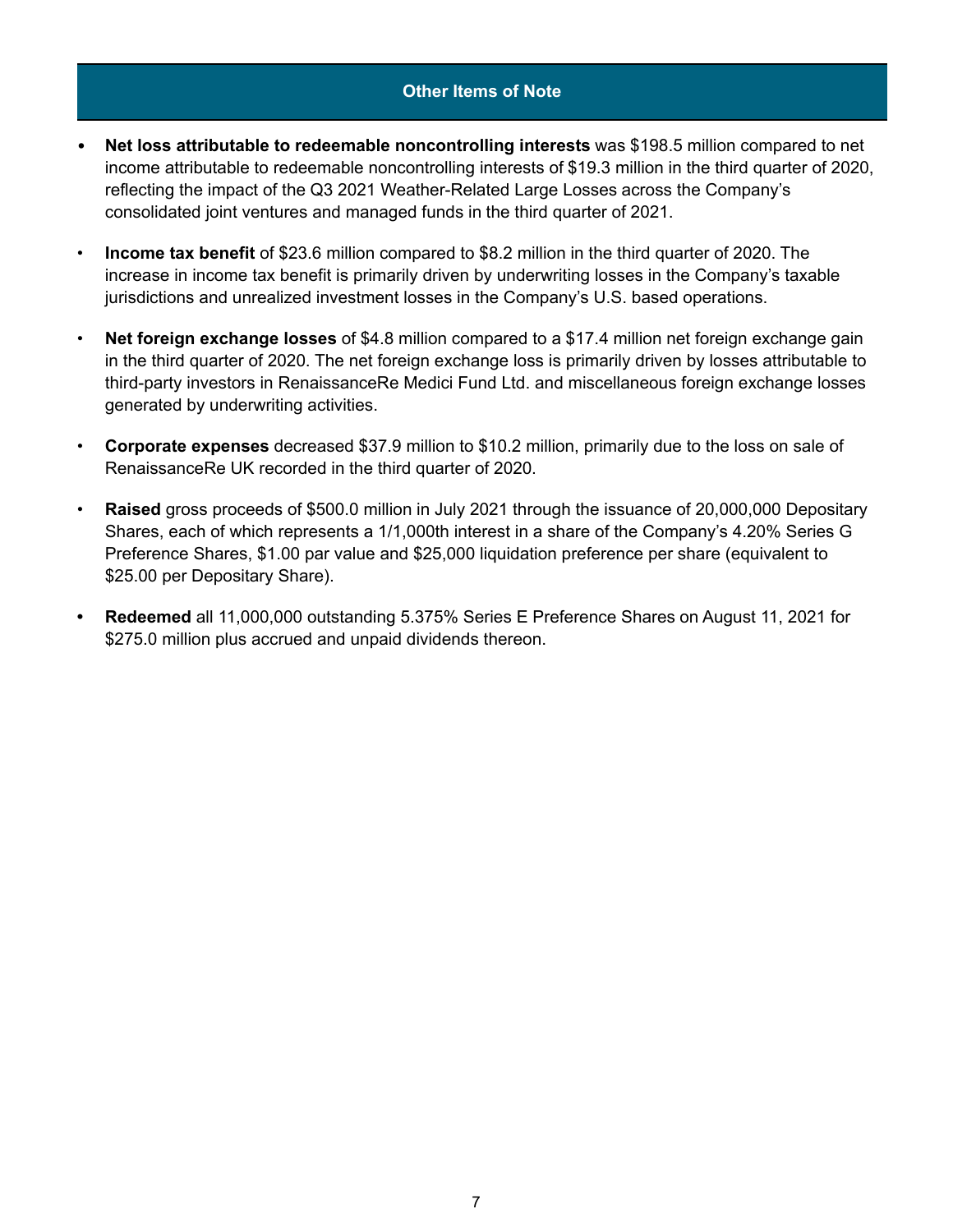### **Conference Call Details and Additional Information**

#### **Non-GAAP Financial Measures and Additional Financial Information**

This Press Release includes certain financial measures that are not calculated in accordance with generally accepted accounting principles in the U.S. ("GAAP") including "operating (loss) income (attributable) available to RenaissanceRe common shareholders," "operating (loss) income (attributable) available to RenaissanceRe common shareholders per common share - diluted," "operating return on average common equity - annualized," "tangible book value per common share" and "tangible book value per common share plus accumulated dividends." A reconciliation of such measures to the most comparable GAAP figures in accordance with Regulation G is presented in the attached supplemental financial data.

Please refer to the "Investors - Financial Reports - Financial Supplements" section of the Company's website at www.renre.com for a copy of the Financial Supplement which includes additional information on the Company's financial performance.

#### **Conference Call Information**

RenaissanceRe will host a conference call on Tuesday, October 26, 2021 at 10:00 a.m. ET to discuss this release. Live broadcast of the conference call will be available through the "Investors - Webcasts & Presentations" section of the Company's website at www.renre.com.

#### **About RenaissanceRe**

RenaissanceRe is a global provider of reinsurance and insurance that specializes in matching wellstructured risks with efficient sources of capital. The Company provides property, casualty and specialty reinsurance and certain insurance solutions to customers, principally through intermediaries. Established in 1993, RenaissanceRe has offices in Bermuda, Australia, Ireland, Singapore, Switzerland, the United Kingdom and the United States.

#### **Cautionary Statement Regarding Forward-Looking Statements**

Any forward-looking statements made in this Press Release reflect RenaissanceRe's current views with respect to future events and financial performance and are made pursuant to the safe harbor provisions of the Private Securities Litigation Reform Act of 1995. These statements are subject to numerous factors that could cause actual results to differ materially from those set forth in or implied by such forwardlooking statements, including the following: the frequency and severity of catastrophic and other events the Company covers; the effectiveness of the Company's claims and claim expense reserving process; the effect of climate change on the Company's business, including the trend towards increasingly frequent and severe climate events; the highly competitive nature of the Company's industry, resulting in consolidation of competitors, customers and insurance and reinsurance brokers, and the Company's reliance on a small and decreasing number of brokers; the Company's ability to maintain its financial strength ratings; the effect of emerging claims and coverage issues; collection on claimed retrocessional coverage, and new retrocessional reinsurance being available on acceptable terms; the uncertainty of the continuing and future impact of the COVID-19 pandemic, including measures taken in response thereto and the effect of legislative, regulatory and judicial influences on the Company's potential reinsurance, insurance and investment exposures, or other effects that it may have; the Company's exposure to credit loss from counterparties; the effect of continued challenging economic conditions throughout the world; the performance of the Company's investment portfolio and financial market volatility; a contention by the U.S. Internal Revenue Service that any of the Company's Bermuda subsidiaries are subject to taxation in the U.S.; the effects of U.S. tax reform legislation, Organisation for Economic Co-operation and Development or European Union measures and possible future tax reform legislation and regulations, including changes to the tax treatment of the Company's shareholders or investors in its joint ventures or other entities it manages; the effect of cybersecurity risks, including technology breaches or failure; the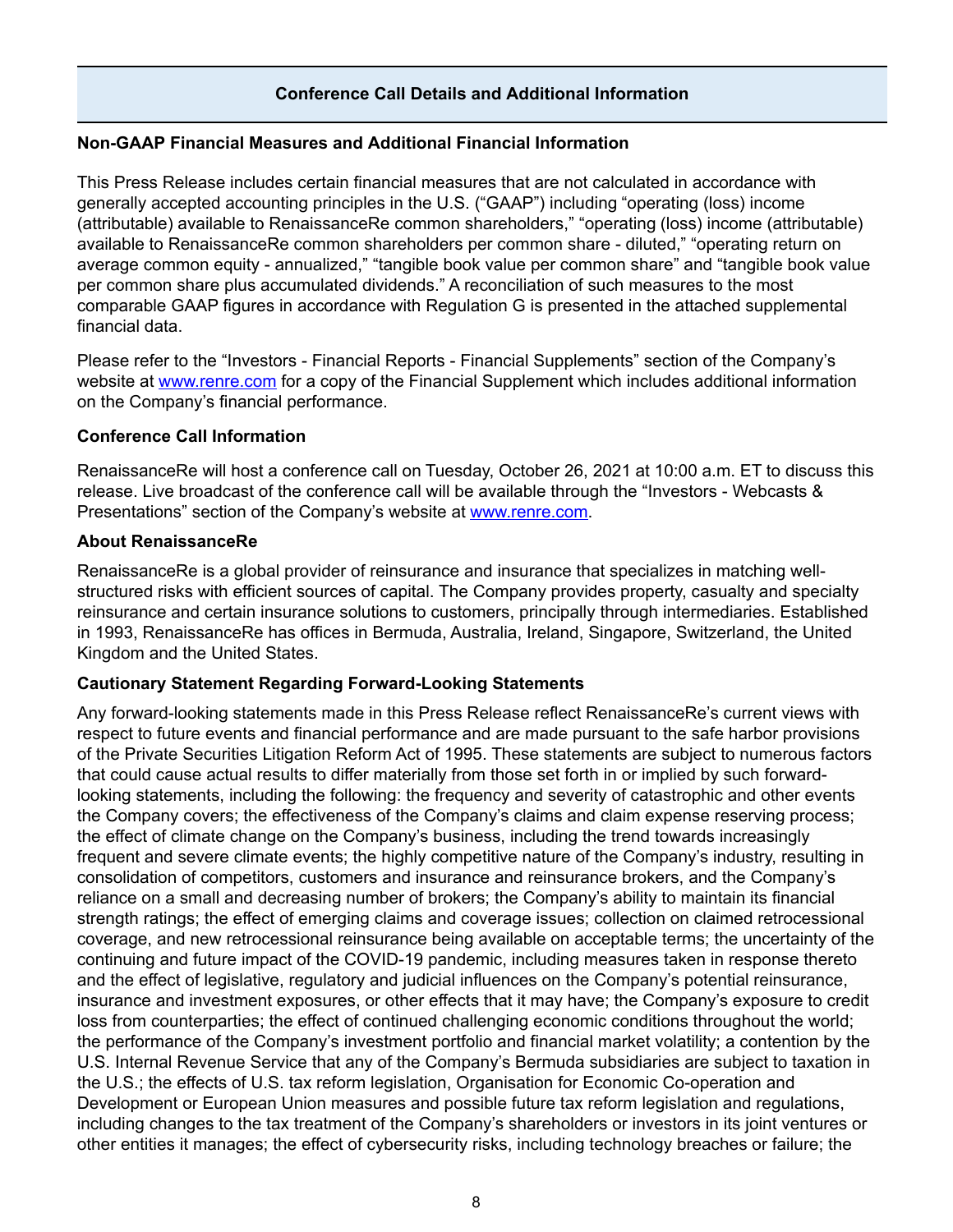effects of inflation; the Company's ability to successfully implement its business strategies and initiatives, and the success of any of the Company's strategic investments or acquisitions, including its ability to manage its operations as its product and geographical diversity increases; the Company's ability to attract and retain key executives and employees; the Company's ability to effectively manage capital on behalf of investors in joint ventures or other entities it manages; foreign currency exchange rate fluctuations; soft reinsurance underwriting market conditions; losses the Company could face from terrorism, political unrest or war; the Company's ability to determine any impairments taken on its investments; the ability of the Company's ceding companies and delegated authority counterparties to accurately assess the risks they underwrite; the effect of operational risks, including system or human failures; the Company's ability to raise capital if necessary; the Company's ability to comply with covenants in its debt agreements; changes to the accounting rules and regulatory systems applicable to the Company's business, including changes in Bermuda laws or regulations or as a result of increased global regulation of the insurance and reinsurance industries; the Company's dependence on the ability of its operating subsidiaries to declare and pay dividends; aspects of the Company's corporate structure that may discourage third-party takeovers and other transactions; difficulties investors may have in serving process or enforcing judgments against the Company in the U.S.; the cyclical nature of the reinsurance and insurance industries; adverse legislative developments that reduce the size of the private markets the Company serves or impede their future growth and other political, regulatory or industry initiatives adversely impacting the Company; the Company's ability to comply with applicable sanctions and foreign corrupt practices laws; the Company's need to make many estimates and judgments in the preparation of its financial statements; and other factors affecting future results disclosed in RenaissanceRe's filings with the SEC, including its Annual Reports on Form 10-K, Quarterly Reports on Form 10-Q and Prospectus Supplement dated July 7, 2021.

| <b>INVESTOR CONTACT:</b>                                                                              | <b>MEDIA CONTACT:</b>       |
|-------------------------------------------------------------------------------------------------------|-----------------------------|
| RenaissanceRe Holdings Ltd.                                                                           | RenaissanceRe Holdings Ltd. |
| Keith McCue                                                                                           | Keil Gunther                |
| Senior Vice President, Finance & Investor Relations Senior Vice President, Head of Global Marketing & |                             |
| (441) 239-4830                                                                                        | <b>Client Communication</b> |
|                                                                                                       | (441) 239-4932              |
|                                                                                                       | or                          |
|                                                                                                       | <b>Kekst CNC</b>            |
|                                                                                                       | Dawn Dover                  |
|                                                                                                       | (212) 521-4800              |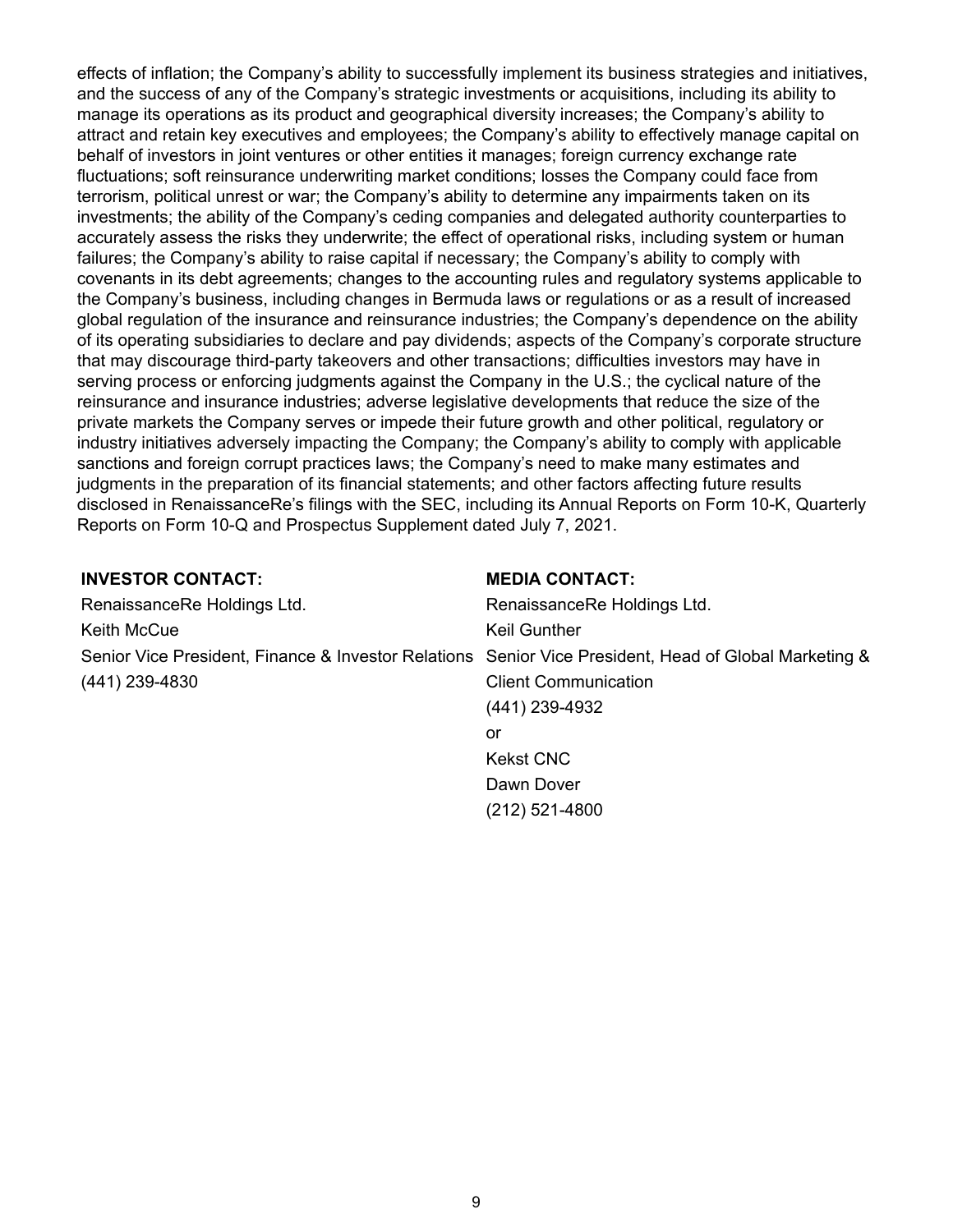### **RenaissanceRe Holdings Ltd. Summary Consolidated Statements of Operations**

(in thousands of United States Dollars, except per share amounts and percentages)

(Unaudited)

|                                                                                                               | Three months ended    |                       |                       | Nine months ended     |  |
|---------------------------------------------------------------------------------------------------------------|-----------------------|-----------------------|-----------------------|-----------------------|--|
|                                                                                                               | September 30,<br>2021 | September 30.<br>2020 | September 30,<br>2021 | September 30,<br>2020 |  |
| <b>Revenues</b>                                                                                               |                       |                       |                       |                       |  |
| Gross premiums written                                                                                        | \$1,774,180           | \$1,143,058           | \$6,520,780           | \$4,870,651           |  |
| Net premiums written                                                                                          | \$1,486,440           | \$<br>899,411         | \$4,822,815           | \$3,350,022           |  |
| Decrease (increase) in unearned premiums                                                                      | 19,825                | 100,772               | (969, 924)            | (426, 645)            |  |
| Net premiums earned                                                                                           | 1,506,265             | 1,000,183             | 3,852,891             | 2,923,377             |  |
| Net investment income                                                                                         | 78,267                | 83,543                | 238,996               | 272,321               |  |
| Net foreign exchange (losses) gains                                                                           | (4, 755)              | 17,426                | (24, 309)             | 4,503                 |  |
| Equity in earnings of other ventures                                                                          | 5,305                 | 5,457                 | 8,479                 | 19,062                |  |
| Other income (loss)                                                                                           | 1,692                 | 1,476                 | 4,449                 | (4, 161)              |  |
| Net realized and unrealized (losses) gains on investments                                                     | (42,071)              | 224,208               | (196, 616)            | 561,891               |  |
| <b>Total revenues</b>                                                                                         | 1,544,703             | 1,332,293             | 3,883,890             | 3,776,993             |  |
| <b>Expenses</b>                                                                                               |                       |                       |                       |                       |  |
| Net claims and claim expenses incurred                                                                        | 1,798,045             | 942,030               | 3,185,117             | 2,023,256             |  |
| Acquisition expenses                                                                                          | 328,048               | 215,180               | 880,872               | 659,394               |  |
| Operational expenses                                                                                          | 58,997                | 49,045                | 172,511               | 165,583               |  |
| Corporate expenses                                                                                            | 10,196                | 48,050                | 30,726                | 75,939                |  |
| Interest expense                                                                                              | 11,919                | 11,843                | 35,664                | 38,612                |  |
| <b>Total expenses</b>                                                                                         | 2,207,205             | 1,266,148             | 4,304,890             | 2,962,784             |  |
| (Loss) income before taxes                                                                                    | (662, 502)            | 66,145                | (421,000)             | 814,209               |  |
| Income tax benefit (expense)                                                                                  | 23,630                | 8,244                 | 29,284                | (12, 785)             |  |
| Net (loss) income                                                                                             | (638, 872)            | 74,389                | (391, 716)            | 801,424               |  |
| Net loss (income) attributable to redeemable noncontrolling<br>interests                                      | 198,495               | (19, 301)             | 131,801               | (236, 120)            |  |
| Net (loss) income attributable to RenaissanceRe                                                               | (440, 377)            | 55,088                | (259, 915)            | 565,304               |  |
| Dividends on preference shares                                                                                | (9,845)               | (7, 289)              | (24, 423)             | (23, 634)             |  |
| Net (loss) income (attributable) available to<br>RenaissanceRe common shareholders                            | (450, 222)<br>\$      | \$<br>47,799          | \$<br>(284, 338)      | \$<br>541,670         |  |
|                                                                                                               |                       |                       |                       |                       |  |
| Net (loss) income (attributable) available to RenaissanceRe<br>common shareholders per common share - basic   | \$<br>(9.75)          | \$<br>0.94            | \$<br>(5.94)          | \$<br>11.60           |  |
| Net (loss) income (attributable) available to RenaissanceRe<br>common shareholders per common share - diluted | \$<br>(9.75)          | \$<br>0.94            | \$<br>(5.94)          | \$<br>11.58           |  |
| Operating (loss) income (attributable) available to                                                           |                       |                       |                       |                       |  |
| RenaissanceRe common shareholders per common share -<br>diluted $(1)$                                         | \$<br>(8.98)          | \$<br>(2.64)          | \$<br>(2.77)          | \$<br>1.84            |  |
|                                                                                                               |                       |                       |                       |                       |  |
| Average shares outstanding - basic                                                                            | 46,223                | 50,009                | 47,988                | 46,130                |  |
| Average shares outstanding - diluted                                                                          | 46,223                | 50,094                | 47,988                | 46,200                |  |
|                                                                                                               |                       |                       |                       |                       |  |
| Net claims and claim expense ratio                                                                            | 119.4 %               | 94.2 %                | 82.7 %                | 69.2 %                |  |
| Underwriting expense ratio                                                                                    | 25.7 %                | 26.4 %                | 27.3 %                | 28.2 %                |  |
| Combined ratio                                                                                                | 145.1 %               | 120.6 %               | 110.0 %               | 97.4 %                |  |
|                                                                                                               |                       |                       |                       |                       |  |
| Return on average common equity - annualized                                                                  | $(28.4)\%$            | 2.8 %                 | (5.8)%                | 12.0 %                |  |
| Operating return on average common equity - annualized (1)                                                    | $(26.1)\%$            | (7.7)%                | (2.7)%                | 2.0 %                 |  |

(1) See Comments on Regulation G for a reconciliation of non-GAAP financial measures.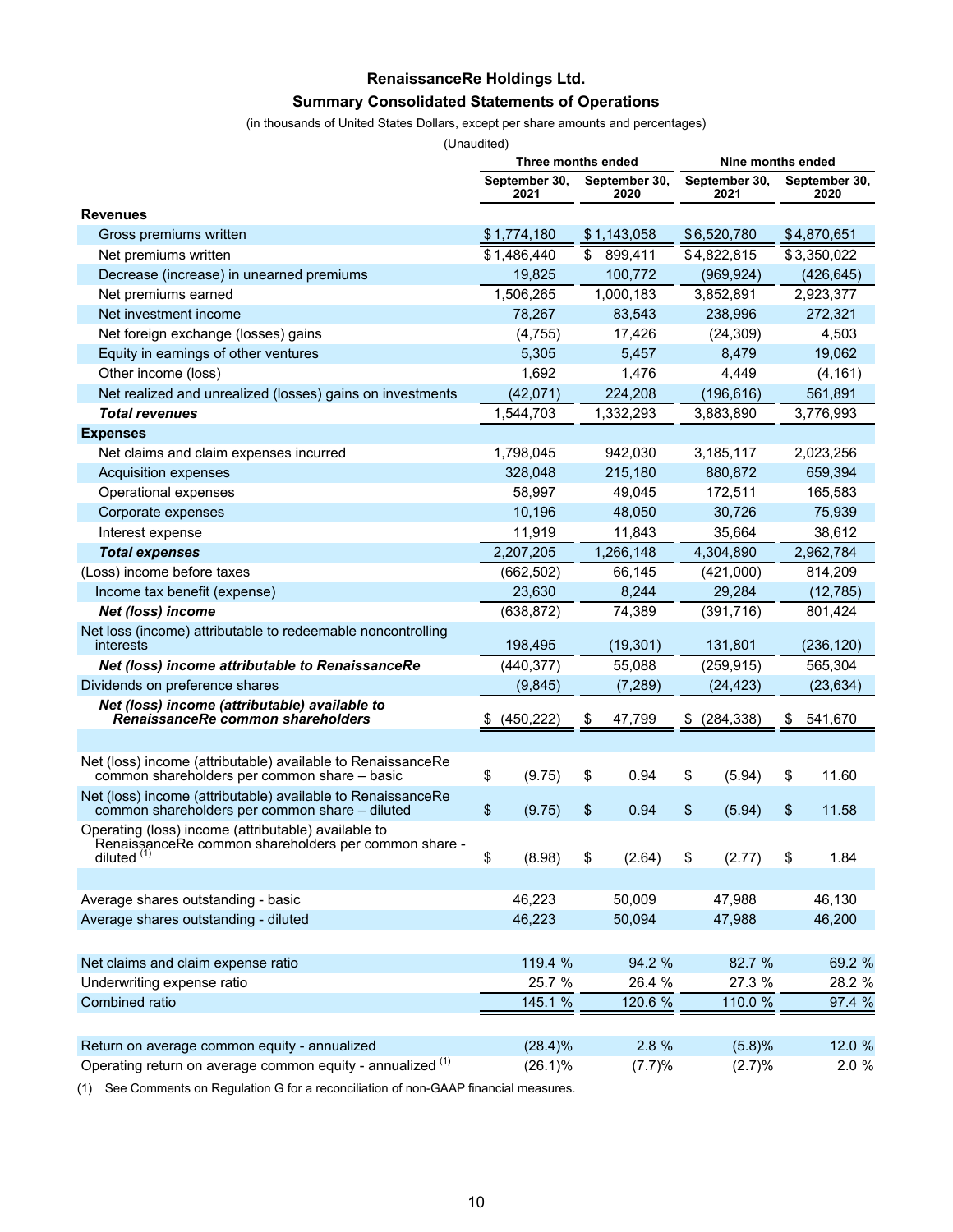# **RenaissanceRe Holdings Ltd.**

## **Summary Consolidated Balance Sheets**

(in thousands of United States Dollars, except per share amounts)

|                                                                      | September 30,<br>2021 | December 31,<br>2020 |
|----------------------------------------------------------------------|-----------------------|----------------------|
| <b>Assets</b>                                                        | (Unaudited)           | (Audited)            |
| Fixed maturity investments trading, at fair value                    | \$13,839,248          | \$13,506,503         |
| Short term investments, at fair value                                | 4,667,273             | 4,993,735            |
| Equity investments trading, at fair value                            | 527,839               | 702,617              |
| Other investments, at fair value                                     | 1,738,737             | 1,256,948            |
| Investments in other ventures, under equity method                   | 93,344                | 98,373               |
| Total investments                                                    | 20.866.441            | 20,558,176           |
| Cash and cash equivalents                                            | 1,440,734             | 1,736,813            |
| Premiums receivable                                                  | 4,141,899             | 2,894,631            |
| Prepaid reinsurance premiums                                         | 1,137,556             | 823,582              |
| Reinsurance recoverable                                              | 4,192,758             | 2,926,010            |
| Accrued investment income                                            | 55,620                | 66,743               |
| Deferred acquisition costs and value of business acquired            | 893,265               | 633,521              |
| Receivable for investments sold                                      | 322,553               | 568,293              |
| Other assets                                                         | 240,491               | 363,170              |
| Goodwill and other intangible assets                                 | 245,015               | 249,641              |
| <b>Total assets</b>                                                  | 33,536,332<br>\$      | \$30,820,580         |
| Liabilities, Noncontrolling Interests and Shareholders' Equity       |                       |                      |
| <b>Liabilities</b>                                                   |                       |                      |
| Reserve for claims and claim expenses                                | \$13,233,244          | \$10,381,138         |
| Unearned premiums                                                    | 4,039,546             | 2,763,599            |
| Debt                                                                 | 1,137,829             | 1,136,265            |
| Reinsurance balances payable                                         | 3,964,137             | 3,488,352            |
| Payable for investments purchased                                    | 718,099               | 1,132,538            |
| <b>Other liabilities</b>                                             | 235,665               | 970,121              |
| <b>Total liabilities</b>                                             | 23,328,520            | 19,872,013           |
| Redeemable noncontrolling interests                                  | 3,458,298             | 3,388,319            |
| <b>Shareholders' Equity</b>                                          |                       |                      |
| Preference shares                                                    | 750,000               | 525,000              |
| Common shares                                                        | 46,540                | 50,811               |
| Additional paid-in capital                                           | 927,862               | 1,623,206            |
| Accumulated other comprehensive loss                                 | (12, 709)             | (12, 642)            |
| Retained earnings                                                    | 5,037,821             | 5,373,873            |
| Total shareholders' equity attributable to RenaissanceRe             | 6,749,514             | 7,560,248            |
| Total liabilities, noncontrolling interests and shareholders' equity | \$33,536,332          | \$30,820,580         |
|                                                                      |                       |                      |
| Book value per common share                                          | \$<br>128.91          | \$<br>138.46         |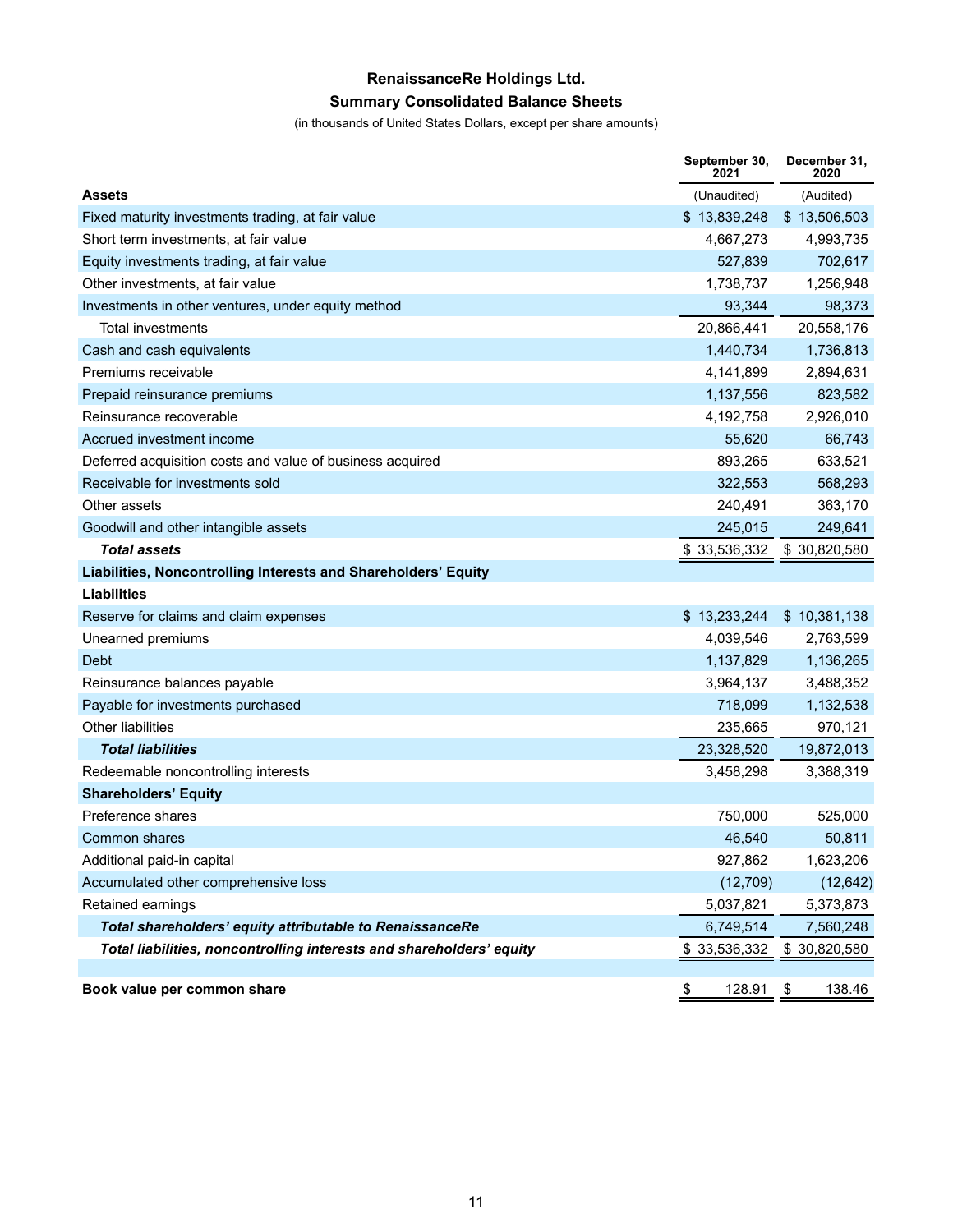## **RenaissanceRe Holdings Ltd. Supplemental Financial Data - Segment Information**

#### (in thousands of United States Dollars, except percentages)

(Unaudited)

|                                                                | Three months ended September 30, 2021 |             |    |                                  |                         |           |    |            |  |
|----------------------------------------------------------------|---------------------------------------|-------------|----|----------------------------------|-------------------------|-----------|----|------------|--|
|                                                                |                                       | Property    |    | Casualty and<br><b>Specialty</b> |                         | Other     |    | Total      |  |
| Gross premiums written                                         | \$                                    | 773.692     |    | \$1,000,488                      | \$                      |           | \$ | 1,774,180  |  |
| Net premiums written                                           | \$                                    | 681,095     | \$ | 805,345                          | \$                      |           | \$ | 1,486,440  |  |
| Net premiums earned                                            |                                       | 816.376     | \$ | 689.889                          | $\overline{\mathbb{s}}$ |           | s, | 1,506,265  |  |
| Net claims and claim expenses incurred                         |                                       | 1,323,678   |    | 474,367                          |                         |           |    | 1,798,045  |  |
| Acquisition expenses                                           |                                       | 134,179     |    | 193,869                          |                         |           |    | 328,048    |  |
| Operational expenses                                           |                                       | 40,448      |    | 18,549                           |                         |           |    | 58.997     |  |
| Underwriting (loss) income                                     | \$                                    | (681, 929)  | \$ | 3,104                            | \$                      |           |    | (678, 825) |  |
| Net investment income                                          |                                       |             |    |                                  |                         | 78.267    |    | 78,267     |  |
| Net foreign exchange loss                                      |                                       |             |    |                                  |                         | (4, 755)  |    | (4, 755)   |  |
| Equity in earnings of other ventures                           |                                       |             |    |                                  |                         | 5,305     |    | 5,305      |  |
| Other income                                                   |                                       |             |    |                                  |                         | 1,692     |    | 1.692      |  |
| Net realized and unrealized loss on investments                |                                       |             |    |                                  |                         | (42,071)  |    | (42,071)   |  |
| Corporate expenses                                             |                                       |             |    |                                  |                         | (10, 196) |    | (10, 196)  |  |
| Interest expense                                               |                                       |             |    |                                  |                         | (11, 919) |    | (11, 919)  |  |
| Loss before taxes and redeemable noncontrolling interests      |                                       |             |    |                                  |                         |           |    | (662, 502) |  |
| Income tax benefit                                             |                                       |             |    |                                  |                         | 23,630    |    | 23,630     |  |
| Net loss attributable to redeemable noncontrolling interests   |                                       |             |    |                                  |                         | 198,495   |    | 198,495    |  |
| Dividends on preference shares                                 |                                       |             |    |                                  |                         | (9,845)   |    | (9,845)    |  |
| Net loss attributable to RenaissanceRe common shareholders     |                                       |             |    |                                  |                         |           |    | (450, 222) |  |
|                                                                |                                       |             |    |                                  |                         |           |    |            |  |
| Net claims and claim expenses incurred - current accident year |                                       | \$1.469.613 | \$ | 476.082                          | \$                      |           | \$ | 1,945,695  |  |
| Net claims and claim expenses incurred - prior accident years  |                                       | (145, 935)  |    | (1,715)                          |                         |           |    | (147, 650) |  |
| Net claims and claim expenses incurred - total                 | \$                                    | 1,323,678   | \$ | 474,367                          | \$                      |           | \$ | 1,798,045  |  |
|                                                                |                                       |             |    |                                  |                         |           |    |            |  |
| Net claims and claim expense ratio - current accident year     |                                       | 180.0 %     |    | 69.0%                            |                         |           |    | 129.2 %    |  |
| Net claims and claim expense ratio - prior accident years      |                                       | (17.9)%     |    | (0.2)%                           |                         |           |    | (9.8)%     |  |
| Net claims and claim expense ratio - calendar year             |                                       | 162.1 %     |    | 68.8%                            |                         |           |    | 119.4 %    |  |
| Underwriting expense ratio                                     |                                       | 21.4 %      |    | 30.8 %                           |                         |           |    | 25.7 %     |  |
| Combined ratio                                                 |                                       | 183.5 %     |    | 99.6 %                           |                         |           |    | 145.1 %    |  |
|                                                                |                                       |             |    |                                  |                         |           |    |            |  |

|                                                                | Three months ended September 30, 2020 |            |                                  |           |       |           |    |              |  |  |
|----------------------------------------------------------------|---------------------------------------|------------|----------------------------------|-----------|-------|-----------|----|--------------|--|--|
|                                                                | Property                              |            | Casualty and<br><b>Specialty</b> |           | Other |           |    | <b>Total</b> |  |  |
| Gross premiums written                                         | \$                                    | 427.765    | $\sqrt[6]{3}$                    | 715,293   | \$    |           | \$ | 1,143,058    |  |  |
| Net premiums written                                           | $\overline{\mathbb{s}}$               | 378,708    | $\overline{\mathsf{s}}$          | 520,703   | T     |           | 3  | 899,411      |  |  |
| Net premiums earned                                            |                                       | 516.623    |                                  | 483,560   | \$    |           | \$ | 1,000,183    |  |  |
| Net claims and claim expenses incurred                         |                                       | 590,978    |                                  | 351,052   |       |           |    | 942,030      |  |  |
| <b>Acquisition expenses</b>                                    |                                       | 98,545     |                                  | 116,636   |       |           |    | 215,180      |  |  |
| Operational expenses                                           |                                       | 33,725     |                                  | 15,319    |       |           |    | 49,045       |  |  |
| Underwriting (loss) income                                     | \$                                    | (206, 625) | $\sqrt[6]{3}$                    | 553       | \$    |           |    | (206, 072)   |  |  |
| Net investment income                                          |                                       |            |                                  |           |       | 83,543    |    | 83,543       |  |  |
| Net foreign exchange gains                                     |                                       |            |                                  |           |       | 17,426    |    | 17,426       |  |  |
| Equity in earnings of other ventures                           |                                       |            |                                  |           |       | 5,457     |    | 5,457        |  |  |
| Other income                                                   |                                       |            |                                  |           |       | 1,476     |    | 1,476        |  |  |
| Net realized and unrealized gains on investments               |                                       |            |                                  |           |       | 224,208   |    | 224,208      |  |  |
| Corporate expenses                                             |                                       |            |                                  |           |       | (48,050)  |    | (48,050)     |  |  |
| Interest expense                                               |                                       |            |                                  |           |       | (11, 843) |    | (11, 843)    |  |  |
| Income before taxes and redeemable noncontrolling interests    |                                       |            |                                  |           |       |           |    | 66,145       |  |  |
| Income tax benefit                                             |                                       |            |                                  |           |       | 8,244     |    | 8,244        |  |  |
| Net income attributable to redeemable noncontrolling interests |                                       |            |                                  |           |       | (19, 301) |    | (19, 301)    |  |  |
| Dividends on preference shares                                 |                                       |            |                                  |           |       | (7, 289)  |    | (7, 289)     |  |  |
| Net income available to RenaissanceRe common shareholders      |                                       |            |                                  |           |       |           | \$ | 47,799       |  |  |
|                                                                |                                       |            |                                  |           |       |           |    |              |  |  |
| Net claims and claim expenses incurred – current accident year | \$                                    | 629,827    | \$                               | 366,080   | \$    |           | \$ | 995,907      |  |  |
| Net claims and claim expenses incurred - prior accident years  |                                       | (38, 849)  |                                  | (15,028)  |       |           |    | (53, 877)    |  |  |
| Net claims and claim expenses incurred - total                 |                                       | 590,978    | $\mathbf{\$}$                    | 351,052   | \$    |           |    | 942,030      |  |  |
|                                                                |                                       |            |                                  |           |       |           |    |              |  |  |
| Net claims and claim expense ratio - current accident year     |                                       | 121.9 %    |                                  | 75.7 %    |       |           |    | 99.6 %       |  |  |
| Net claims and claim expense ratio - prior accident years      |                                       | (7.5)%     |                                  | $(3.1)\%$ |       |           |    | (5.4)%       |  |  |
| Net claims and claim expense ratio - calendar year             |                                       | 114.4 %    |                                  | 72.6 %    |       |           |    | 94.2%        |  |  |
| Underwriting expense ratio                                     |                                       | 25.6 %     |                                  | 27.3 %    |       |           |    | 26.4 %       |  |  |
| Combined ratio                                                 |                                       | 140.0 %    |                                  | 99.9 %    |       |           |    | 120.6 %      |  |  |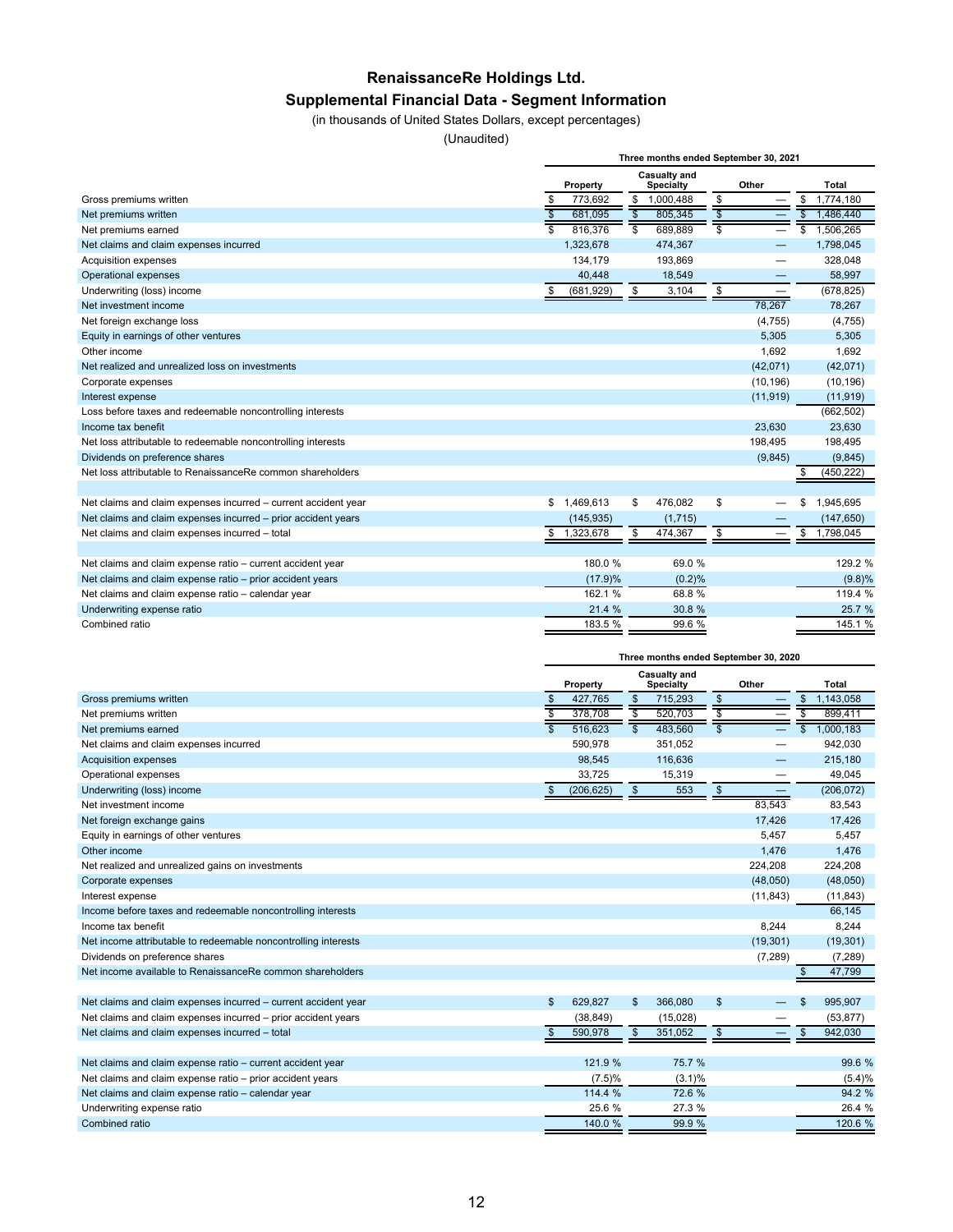# **RenaissanceRe Holdings Ltd.**

# **Supplemental Financial Data - Segment Information**

(in thousands of United States Dollars, except percentages)

(Unaudited)

|                                                                |                | Nine months ended September 30, 2021 |                |                           |                         |            |    |             |  |
|----------------------------------------------------------------|----------------|--------------------------------------|----------------|---------------------------|-------------------------|------------|----|-------------|--|
|                                                                |                | Property                             |                | Casualty and<br>Specialty |                         | Other      |    | Total       |  |
| Gross premiums written                                         |                | 3,574,067                            | \$             | 2,946,713                 | \$                      |            | \$ | 6,520,780   |  |
| Net premiums written                                           |                | 2,492,890                            |                | \$2,329,925               |                         |            |    | 4,822,815   |  |
| Net premiums earned                                            |                | 1,981,939                            |                | \$1,870,952               | \$                      |            | \$ | 3,852,891   |  |
| Net claims and claim expenses incurred                         |                | 1,919,660                            |                | 1,265,457                 |                         |            |    | 3,185,117   |  |
| <b>Acquisition expenses</b>                                    |                | 356.171                              |                | 524,701                   |                         |            |    | 880.872     |  |
| Operational expenses                                           |                | 114,710                              |                | 57,801                    |                         | —          |    | 172,511     |  |
| Underwriting (loss) income                                     | $\mathfrak{S}$ | (408, 602)                           | $\mathfrak{S}$ | 22,993                    | $\sqrt[6]{\frac{1}{2}}$ |            |    | (385, 609)  |  |
| Net investment income                                          |                |                                      |                |                           |                         | 238,996    |    | 238,996     |  |
| Net foreign exchange losses                                    |                |                                      |                |                           |                         | (24, 309)  |    | (24, 309)   |  |
| Equity in earnings of other ventures                           |                |                                      |                |                           |                         | 8,479      |    | 8.479       |  |
| Other income                                                   |                |                                      |                |                           |                         | 4,449      |    | 4,449       |  |
| Net realized and unrealized losses on investments              |                |                                      |                |                           |                         | (196, 616) |    | (196, 616)  |  |
| Corporate expenses                                             |                |                                      |                |                           |                         | (30, 726)  |    | (30, 726)   |  |
| Interest expense                                               |                |                                      |                |                           |                         | (35, 664)  |    | (35,664)    |  |
| Loss before taxes and redeemable noncontrolling interests      |                |                                      |                |                           |                         |            |    | (421,000)   |  |
| Income tax benefit                                             |                |                                      |                |                           |                         | 29.284     |    | 29,284      |  |
| Net loss attributable to redeemable noncontrolling interests   |                |                                      |                |                           |                         | 131.801    |    | 131,801     |  |
| Dividends on preference shares                                 |                |                                      |                |                           |                         | (24, 423)  |    | (24, 423)   |  |
| Net loss attributable to RenaissanceRe common shareholders     |                |                                      |                |                           |                         |            | S  | (284, 338)  |  |
|                                                                |                |                                      |                |                           |                         |            |    |             |  |
| Net claims and claim expenses incurred - current accident year |                | \$2,121,740                          |                | \$1,272,088               | $\sqrt[6]{3}$           |            | \$ | 3,393,828   |  |
| Net claims and claim expenses incurred - prior accident years  |                | (202,080)                            |                | (6,631)                   |                         |            |    | (208, 711)  |  |
| Net claims and claim expenses incurred - total                 |                | \$1.919,660                          | $\mathbb{S}$   | 1.265.457                 | $\sqrt[6]{\frac{1}{2}}$ |            |    | \$3,185,117 |  |
|                                                                |                |                                      |                |                           |                         |            |    |             |  |
| Net claims and claim expense ratio - current accident year     |                | 107.1%                               |                | 68.0 %                    |                         |            |    | 88.1 %      |  |
| Net claims and claim expense ratio - prior accident years      |                | (10.2)%                              |                | (0.4)%                    |                         |            |    | (5.4)%      |  |
| Net claims and claim expense ratio - calendar year             |                | 96.9%                                |                | 67.6 %                    |                         |            |    | 82.7 %      |  |
| Underwriting expense ratio                                     |                | 23.7 %                               |                | 31.2 %                    |                         |            |    | 27.3 %      |  |
| Combined ratio                                                 |                | 120.6 %                              |                | 98.8 %                    |                         |            |    | 110.0 %     |  |
|                                                                |                |                                      |                |                           |                         |            |    |             |  |

|                                                                | Nine months ended September 30, 2020 |           |                                  |             |               |            |    |              |  |
|----------------------------------------------------------------|--------------------------------------|-----------|----------------------------------|-------------|---------------|------------|----|--------------|--|
|                                                                | Property                             |           | Casualty and<br><b>Specialty</b> |             | Other         |            |    | <b>Total</b> |  |
| Gross premiums written                                         |                                      | 2,690,827 |                                  | 2,179,824   | \$            |            | \$ | 4,870,651    |  |
| Net premiums written                                           | S                                    | 1,757,427 | s.                               | 1,592,595   | S             |            | S  | 3,350,022    |  |
| Net premiums earned                                            | $\overline{\mathbb{S}}$              | 1,429,074 |                                  | \$1,494,303 |               |            | \$ | 2,923,377    |  |
| Net claims and claim expenses incurred                         |                                      | 899.729   |                                  | 1,123,527   |               |            |    | 2,023,256    |  |
| <b>Acquisition expenses</b>                                    |                                      | 278,668   |                                  | 380,726     |               |            |    | 659,394      |  |
| Operational expenses                                           |                                      | 109,388   |                                  | 56,195      |               |            |    | 165,583      |  |
| Underwriting income (loss)                                     | \$                                   | 141,289   | \$                               | (66, 145)   | \$            |            |    | 75,144       |  |
| Net investment income                                          |                                      |           |                                  |             |               | 272,321    |    | 272,321      |  |
| Net foreign exchange gains                                     |                                      |           |                                  |             |               | 4,503      |    | 4,503        |  |
| Equity in earnings of other ventures                           |                                      |           |                                  |             |               | 19,062     |    | 19,062       |  |
| Other loss                                                     |                                      |           |                                  |             |               | (4, 161)   |    | (4, 161)     |  |
| Net realized and unrealized gains on investments               |                                      |           |                                  |             |               | 561,891    |    | 561,891      |  |
| Corporate expenses                                             |                                      |           |                                  |             |               | (75, 939)  |    | (75, 939)    |  |
| Interest expense                                               |                                      |           |                                  |             |               | (38, 612)  |    | (38, 612)    |  |
| Income before taxes and redeemable noncontrolling interests    |                                      |           |                                  |             |               |            |    | 814,209      |  |
| Income tax expense                                             |                                      |           |                                  |             |               | (12, 785)  |    | (12, 785)    |  |
| Net income attributable to redeemable noncontrolling interests |                                      |           |                                  |             |               | (236, 120) |    | (236, 120)   |  |
| Dividends on preference shares                                 |                                      |           |                                  |             |               | (23, 634)  |    | (23, 634)    |  |
| Net income available to RenaissanceRe common shareholders      |                                      |           |                                  |             |               |            |    | 541,670      |  |
|                                                                |                                      |           |                                  |             |               |            |    |              |  |
| Net claims and claim expenses incurred - current accident year | $\mathbf{\$}$                        | 931.285   |                                  | \$1,147,354 | \$            |            | \$ | 2,078,639    |  |
| Net claims and claim expenses incurred - prior accident years  |                                      | (31, 556) |                                  | (23, 827)   |               |            |    | (55, 383)    |  |
| Net claims and claim expenses incurred - total                 | \$                                   | 899,729   | \$                               | 1,123,527   | $\sqrt[6]{3}$ |            | \$ | 2,023,256    |  |
|                                                                |                                      |           |                                  |             |               |            |    |              |  |
| Net claims and claim expense ratio - current accident year     |                                      | 65.2 %    |                                  | 76.8%       |               |            |    | 71.1 %       |  |
| Net claims and claim expense ratio - prior accident years      |                                      | (2.2)%    |                                  | (1.6)%      |               |            |    | (1.9)%       |  |
| Net claims and claim expense ratio - calendar year             |                                      | 63.0 %    |                                  | 75.2 %      |               |            |    | 69.2 %       |  |
| Underwriting expense ratio                                     |                                      | 27.1 %    |                                  | 29.2 %      |               |            |    | 28.2 %       |  |
| Combined ratio                                                 |                                      | 90.1%     |                                  | 104.4 %     |               |            |    | 97.4 %       |  |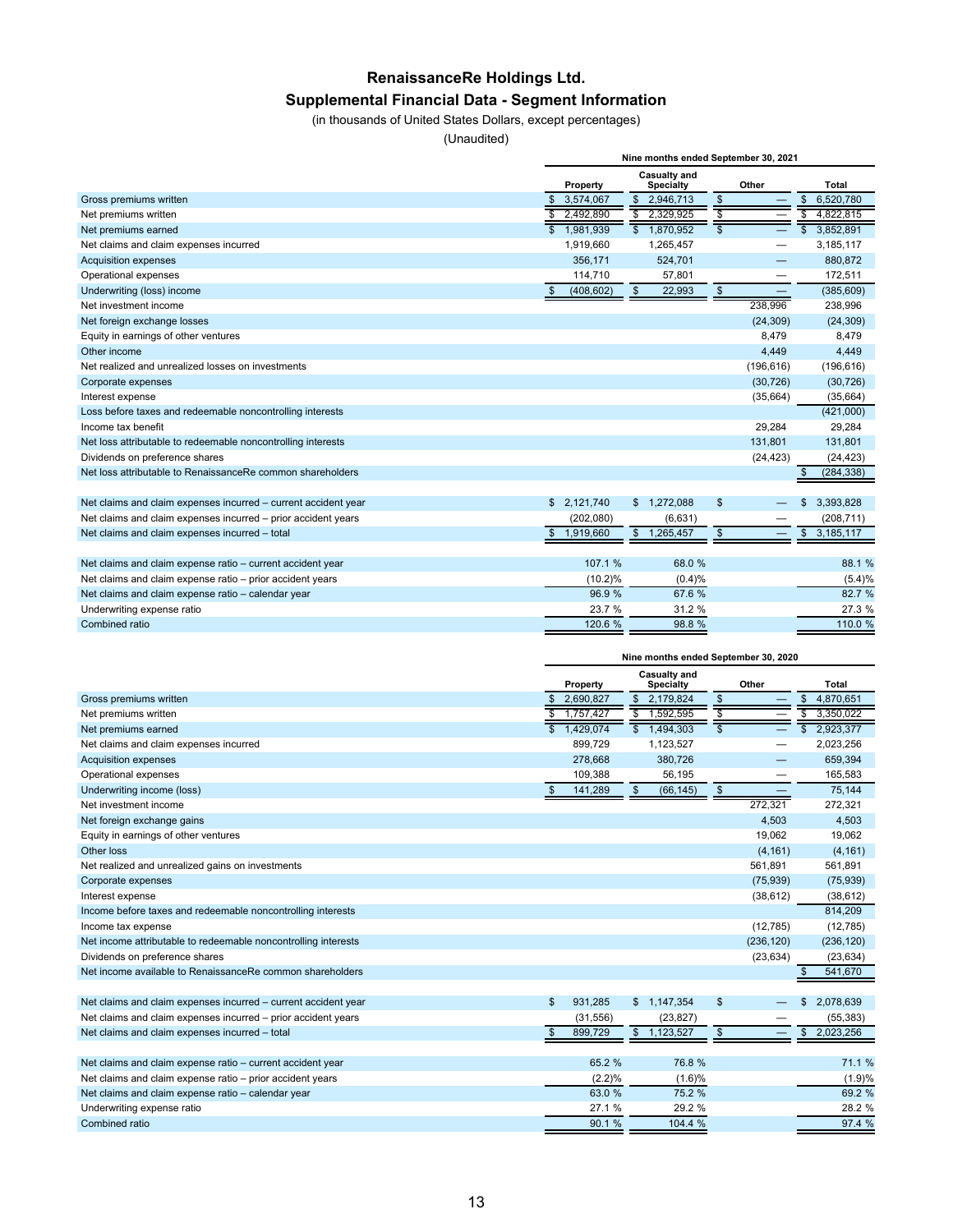## **RenaissanceRe Holdings Ltd. Supplemental Financial Data - Gross Premiums Written**

(in thousands of United States Dollars)

(Unaudited)

|                                                       | Three months ended    |           |    |                       | Nine months ended |                       |    |                       |  |
|-------------------------------------------------------|-----------------------|-----------|----|-----------------------|-------------------|-----------------------|----|-----------------------|--|
|                                                       | September 30,<br>2021 |           |    | September 30,<br>2020 |                   | September 30,<br>2021 |    | September 30,<br>2020 |  |
| <b>Property Segment</b>                               |                       |           |    |                       |                   |                       |    |                       |  |
| Catastrophe                                           | \$                    | 335,493   | \$ | 179,689               | \$                | 2.227.941             | \$ | 1,827,665             |  |
| Other property                                        |                       | 438,199   |    | 248,076               |                   | 1,346,126             |    | 863,162               |  |
| Property segment gross premiums written               |                       | 773,692   | S  | 427,765               | \$.               | 3,574,067             | \$ | 2,690,827             |  |
|                                                       |                       |           |    |                       |                   |                       |    |                       |  |
| <b>Casualty and Specialty Segment</b>                 |                       |           |    |                       |                   |                       |    |                       |  |
| General casualty <sup>(1)</sup>                       | \$                    | 346.754   | \$ | 260.265               | \$                | 976.610               | \$ | 713,598               |  |
| Professional liability <sup>(2)</sup>                 |                       | 329.848   |    | 175.459               |                   | 950,607               |    | 628,683               |  |
| Financial lines <sup>(3)</sup>                        |                       | 128.586   |    | 143.455               |                   | 359,147               |    | 392,169               |  |
| Other $(4)$                                           |                       | 195,300   |    | 136,114               |                   | 660.349               |    | 445,374               |  |
| Casualty and Specialty segment gross premiums written |                       | 1,000,488 |    | 715,293               |                   | 2,946,713             | S  | 2,179,824             |  |

(1) Includes automobile liability, casualty clash, employer's liability, umbrella or excess casualty, workers' compensation and general liability.

(2) Includes directors and officers, medical malpractice, and professional indemnity.

(3) Includes financial guaranty, mortgage guaranty, political risk, surety and trade credit.

(4) Includes accident and health, agriculture, aviation, cyber, energy, marine, satellite and terrorism. Lines of business such as regional multiline and whole account may have characteristics of various other classes of business, and are allocated accordingly.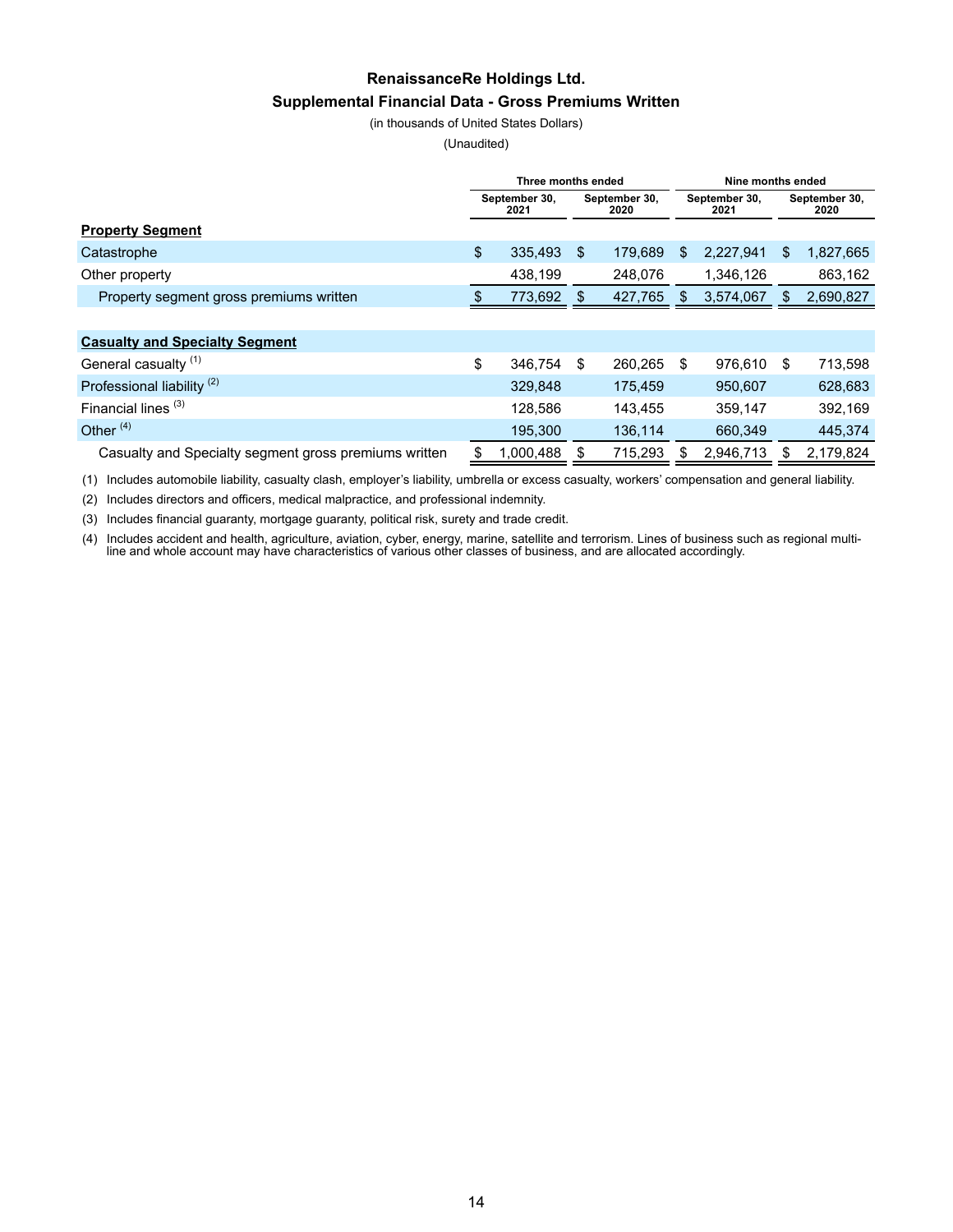## **RenaissanceRe Holdings Ltd. Supplemental Financial Data - Total Investment Result**

(in thousands of United States Dollars, except percentages)

(Unaudited)

|                                                                                      | Three months ended    |           |                |                       |    | Nine months ended     |                |                       |  |  |  |
|--------------------------------------------------------------------------------------|-----------------------|-----------|----------------|-----------------------|----|-----------------------|----------------|-----------------------|--|--|--|
|                                                                                      | September 30,<br>2021 |           |                | September 30,<br>2020 |    | September 30,<br>2021 |                | September 30,<br>2020 |  |  |  |
| Fixed maturity investments trading                                                   | $\mathfrak{L}$        | 56,825    | $\mathfrak{L}$ | 68,022                | \$ | 179,268               | $\mathfrak{L}$ | 211,303               |  |  |  |
| Short term investments                                                               |                       | 514       |                | 1,611                 |    | 1,869                 |                | 19,752                |  |  |  |
| Equity investments trading                                                           |                       | 1,823     |                | 1.559                 |    | 4.940                 |                | 4,776                 |  |  |  |
| Other investments                                                                    |                       |           |                |                       |    |                       |                |                       |  |  |  |
| Catastrophe bonds                                                                    |                       | 17,184    |                | 13,626                |    | 48,333                |                | 41,284                |  |  |  |
| Other                                                                                |                       | 7,571     |                | 2,598                 |    | 20,711                |                | 5,334                 |  |  |  |
| Cash and cash equivalents                                                            |                       | (38)      |                | 441                   |    | 223                   |                | 2,782                 |  |  |  |
|                                                                                      |                       | 83,879    |                | 87,857                |    | 255,344               |                | 285,231               |  |  |  |
| Investment expenses                                                                  |                       | (5,612)   |                | (4, 314)              |    | (16, 348)             |                | (12, 910)             |  |  |  |
| Net investment income                                                                |                       | 78,267    |                | 83,543                |    | 238,996               |                | 272,321               |  |  |  |
|                                                                                      |                       |           |                |                       |    |                       |                |                       |  |  |  |
| Net realized and unrealized (losses) gains on:                                       |                       |           |                |                       |    |                       |                |                       |  |  |  |
| Fixed maturity investments trading, net of investments-related<br>derivatives $(1)$  |                       | (31, 424) |                | 78,348                |    | (205, 336)            |                | 502,280               |  |  |  |
| Equity investments trading, net of investments-related<br>derivatives <sup>(1)</sup> |                       | (21,680)  |                | 119,622               |    | (24, 036)             |                | 81,246                |  |  |  |
| Other investments                                                                    |                       |           |                |                       |    |                       |                |                       |  |  |  |
| Catastrophe bonds                                                                    |                       | (5,994)   |                | 12.611                |    | (25,075)              |                | 2,711                 |  |  |  |
| Other                                                                                |                       | 17,027    |                | 13,627                |    | 57,831                |                | (24, 346)             |  |  |  |
| Net realized and unrealized (losses) gains on investments                            |                       | (42,071)  |                | 224,208               |    | (196,616)             |                | 561,891               |  |  |  |
| <b>Total investment result</b>                                                       | $\frac{1}{2}$         | 36,196    | \$             | 307,751               | \$ | 42,380                | \$             | 834,212               |  |  |  |
|                                                                                      |                       |           |                |                       |    |                       |                |                       |  |  |  |
| Total investment return - annualized                                                 |                       | 0.7%      |                | 6.2%                  |    | 0.3%                  |                | 5.8%                  |  |  |  |

(1) Net realized and unrealized (losses) gains on fixed maturity investments trading includes the impacts of interest rate futures, interest rate swaps, credit default swaps and total return swaps. Net realized and unrealized (losses) gains on equity investments trading includes the impact of equity futures.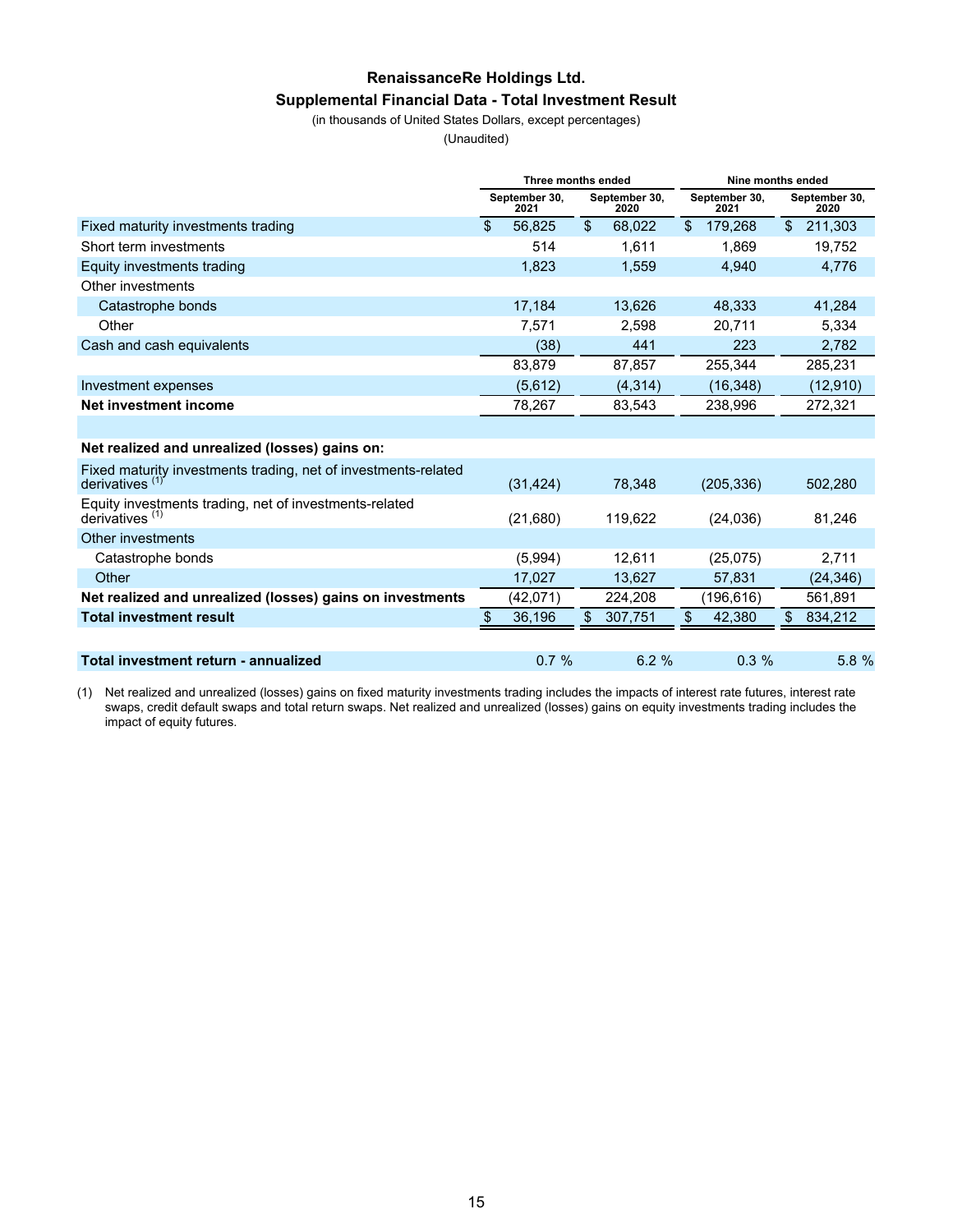#### **Comments on Regulation G**

In addition to the GAAP financial measures set forth in this Press Release, the Company has included certain non-GAAP financial measures within the meaning of Regulation G. The Company has provided these financial measures in previous investor communications and the Company's management believes that these measures are important to investors and other interested persons, and that investors and such other persons benefit from having a consistent basis for comparison between quarters and for comparison with other companies within the industry. These measures may not, however, be comparable to similarly titled measures used by companies outside of the insurance industry. Investors are cautioned not to place undue reliance on these non-GAAP measures in assessing the Company's overall financial performance.

#### **Operating (Loss) Income (Attributable) Available to RenaissanceRe Common Shareholders and Operating Return on Average Common Equity - Annualized**

The Company uses "operating (loss) income (attributable) available to RenaissanceRe common shareholders" as a measure to evaluate the underlying fundamentals of its operations and believes it to be a useful measure of its corporate performance. "Operating (loss) income (attributable) available to RenaissanceRe common shareholders" as used herein differs from "net (loss) income attributable to RenaissanceRe common shareholders," which the Company believes is the most directly comparable GAAP measure, by the exclusion of net realized and unrealized gains and losses on investments, excluding other investments - catastrophe bonds, net foreign exchange gains and losses, corporate expenses associated with the acquisition of TMR and the subsequent sale of RenaissanceRe (UK) Limited ("RenaissanceRe UK"), the income tax expense or benefit associated with these adjustments and the portion of these adjustments attributable to the Company's redeemable noncontrolling interests. The Company's management believes that "operating (loss) income (attributable) available to RenaissanceRe common shareholders" is useful to investors because it more accurately measures and predicts the Company's results of operations by removing the variability arising from: fluctuations in the fair value of the Company's fixed maturity investment portfolio, equity investments trading, other investments (excluding catastrophe bonds) and investmentsrelated derivatives; fluctuations in foreign exchange rates; corporate expenses associated with the acquisition of TMR and the subsequent sale of RenaissanceRe UK; the associated income tax expense or benefit of these adjustments; and the portion of these adjustments attributable to the Company's redeemable noncontrolling interests. The Company also uses "operating (loss) income (attributable) available to RenaissanceRe common shareholders" to calculate "operating (loss) income (attributable) available to RenaissanceRe common shareholders per common share - diluted" and "operating return on average common equity - annualized." The following table is a reconciliation of: (1) net (loss) income attributable to RenaissanceRe common shareholders to "operating (loss) income (attributable) available to RenaissanceRe common shareholders"; (2) net (loss) income attributable to RenaissanceRe common shareholders per common share - diluted to "operating (loss) income (attributable) available to RenaissanceRe common shareholders per common share - diluted"; and (3) return on average common equity - annualized to "operating return on average common equity - annualized." Comparative information for all prior periods has been updated to conform to the current methodology and presentation.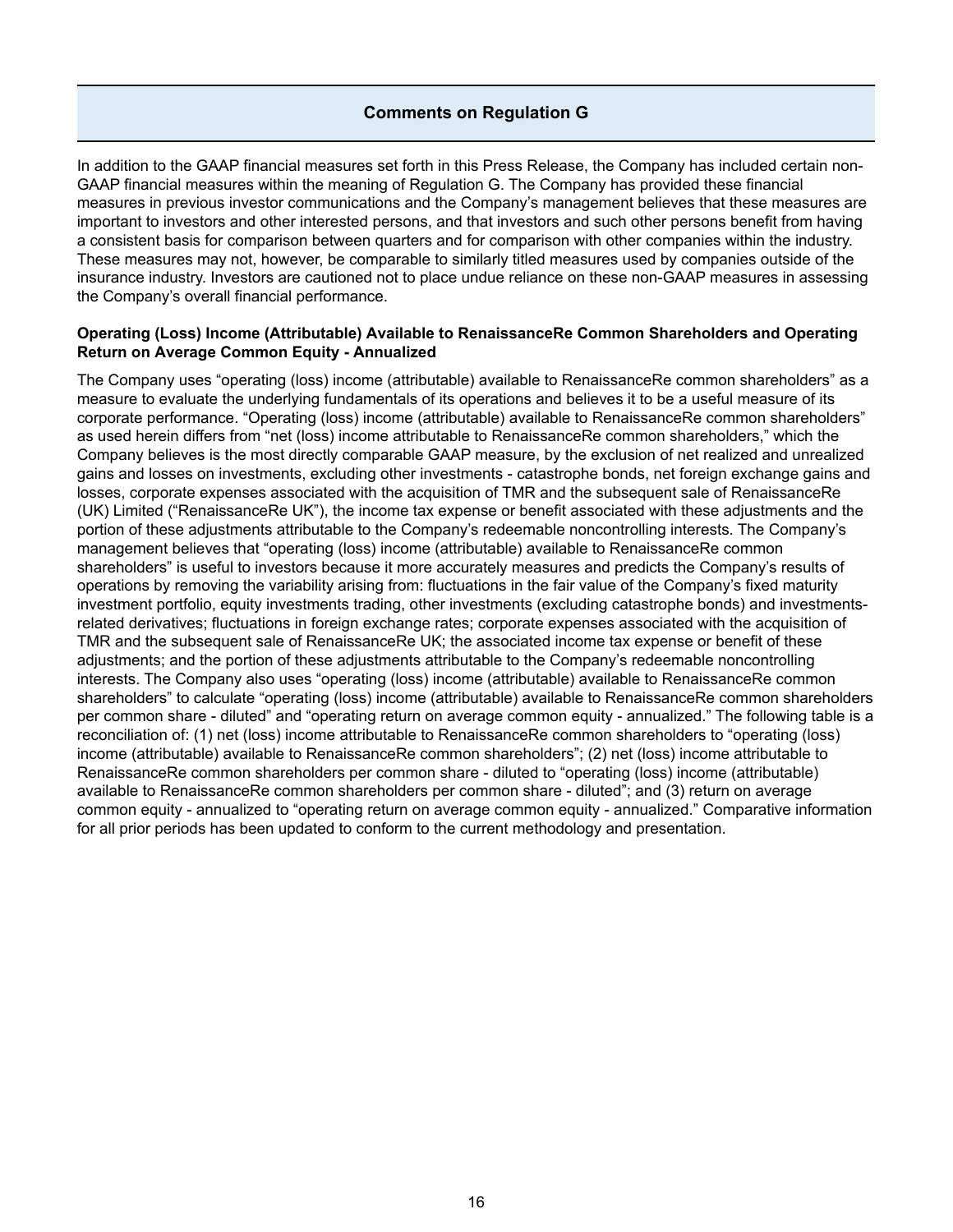|                                                                                                                                 |                       | Three months ended    | Nine months ended     |                       |  |  |
|---------------------------------------------------------------------------------------------------------------------------------|-----------------------|-----------------------|-----------------------|-----------------------|--|--|
| (in thousands of United States Dollars, except per share amounts and percentages)                                               | September 30,<br>2021 | September 30,<br>2020 | September 30,<br>2021 | September 30,<br>2020 |  |  |
| Net (loss) income (attributable) available to RenaissanceRe<br>common shareholders                                              | \$(450, 222)          | \$<br>47,799          | (284, 338)<br>\$      | 541,670<br>\$         |  |  |
| Adjustment for net realized and unrealized losses (gains) on<br>investments, excluding other investments - catastrophe<br>bonds | 36,077                | (211, 597)            | 171,541               | (559, 180)            |  |  |
| Adjustment for net foreign exchange losses (gains)                                                                              | 4,755                 | (17, 426)             | 24,309                | (4, 503)              |  |  |
| Adjustment for corporate expenses associated with the<br>acquisition of TMR and the subsequent sale of<br>RenaissanceRe UK      |                       | 33,916                | 135                   | 40,618                |  |  |
| Adjustment for income tax expense (benefit) <sup>(1)</sup>                                                                      | 286                   | 5,058                 | (7,893)               | 22,140                |  |  |
| Adjustment for net (loss) income attributable to redeemable<br>noncontrolling interests <sup>(2)</sup>                          | (5, 434)              | 10,526                | (35, 847)             | 51,017                |  |  |
| Operating (loss) income (attributable) available to RenaissanceRe<br>common shareholders                                        | \$(414,538)           | \$(131, 724)          | \$<br>(132,093)       | \$<br>91,762          |  |  |
|                                                                                                                                 |                       |                       |                       |                       |  |  |
| Net income available to RenaissanceRe common shareholders<br>per common share - diluted                                         | \$<br>(9.75)          | \$<br>0.94            | \$<br>(5.94)          | \$<br>11.58           |  |  |
| Adjustment for net realized and unrealized losses (gains) on<br>investments, excluding other investments - catastrophe bonds    | 0.78                  | (4.22)                | 3.57                  | (12.10)               |  |  |
| Adjustment for net foreign exchange losses (gains)                                                                              | 0.10                  | (0.35)                | 0.51                  | (0.10)                |  |  |
| Adjustment for corporate expenses associated with the<br>acquisition of TMR and the subsequent sale of<br>RenaissanceRe UK      |                       | 0.68                  |                       | 0.88                  |  |  |
| Adjustment for income tax expense (benefit) <sup>(1)</sup>                                                                      | 0.01                  | 0.10                  | (0.16)                | 0.48                  |  |  |
| Adjustment for net (loss) income attributable to redeemable<br>noncontrolling interests <sup>(2)</sup>                          | (0.12)                | 0.21                  | (0.75)                | 1.10                  |  |  |
| Operating (loss) income (attributable) available to RenaissanceRe<br>common shareholders per common share - diluted             | (8.98)<br>\$          | (2.64)<br>\$          | (2.77)                | 1.84<br>\$            |  |  |
|                                                                                                                                 |                       |                       |                       |                       |  |  |
| Return on average common equity - annualized                                                                                    | $(28.4)\%$            | 2.8 %                 | (5.8)%                | 12.0 %                |  |  |
| Adjustment for net realized and unrealized losses (gains) on<br>investments, excluding other investments - catastrophe bonds    | 2.3%                  | $(12.4)\%$            | 3.5%                  | $(12.4)\%$            |  |  |
| Adjustment for net foreign exchange losses (gains)                                                                              | 0.3%                  | $(1.0)\%$             | 0.5%                  | (0.1)%                |  |  |
| Adjustment for corporate expenses associated with the<br>acquisition of TMR and the subsequent sale of<br>RenaissanceRe UK      | $-$ %                 | 2.0%                  | $-$ %                 | 0.9%                  |  |  |
| Adjustment for income tax expense (benefit) <sup>(1)</sup>                                                                      | $-$ %                 | 0.3%                  | (0.2)%                | 0.5%                  |  |  |
| Adjustment for net (loss) income attributable to redeemable<br>noncontrolling interests <sup>(2)</sup>                          | (0.3)%                | 0.6%                  | (0.7)%                | 1.1%                  |  |  |
| Operating return on average common equity - annualized                                                                          | $(26.1)\%$            | (7.7)%                | (2.7)%                | 2.0%                  |  |  |

(1) Adjustment for income tax expense (benefit) represents the income tax (expense) benefit associated with the adjustments to net income available to RenaissanceRe common shareholders. The income tax impact is estimated by applying the statutory rates of applicable jurisdictions, after consideration of other relevant factors.

(2) Represents the portion of these adjustments that are attributable to the Company's redeemable noncontrolling interests, including the income tax impact of those adjustments.